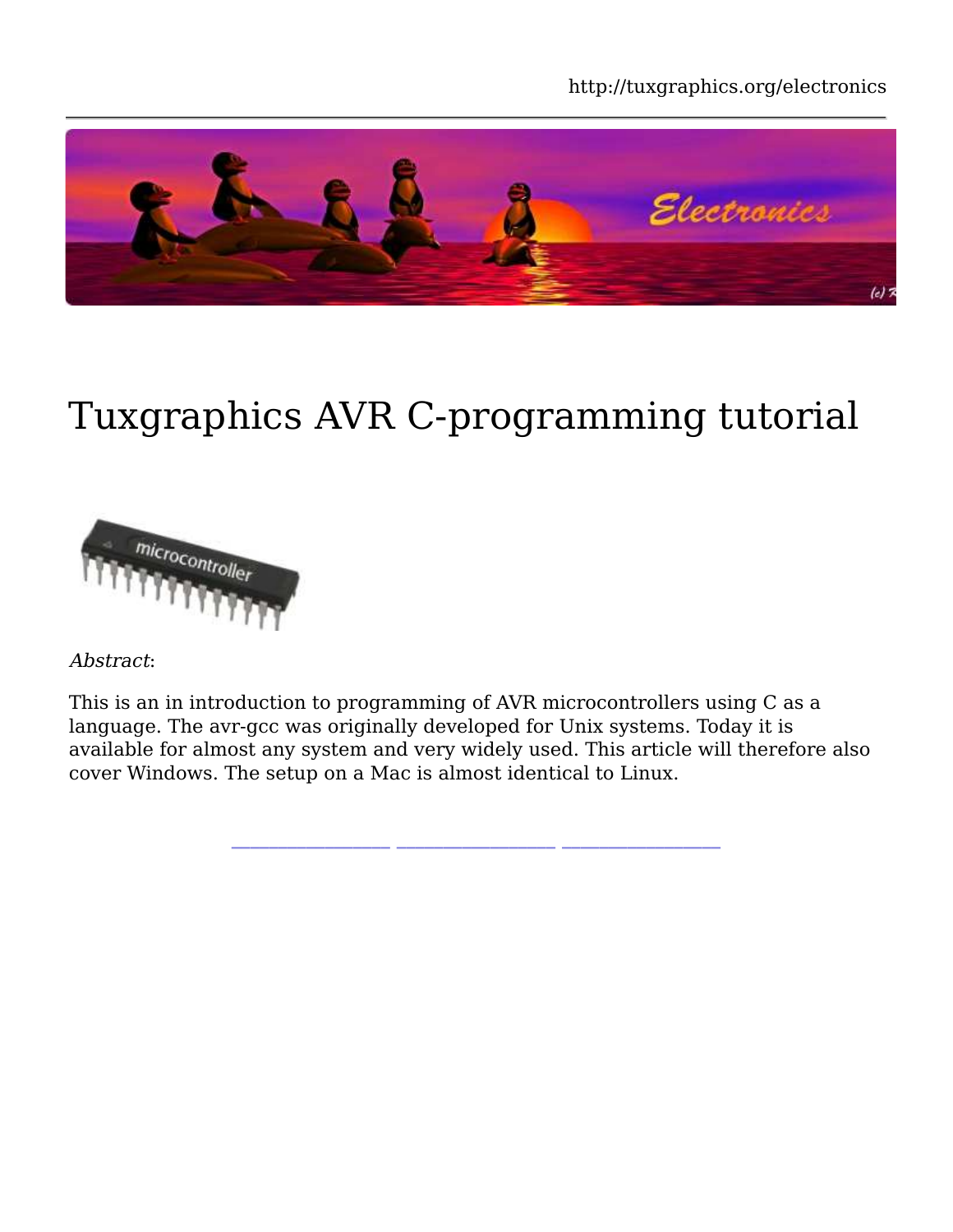#### Hardware becomes software

Computers become smaller and more powerful. This has lead to an ongoing revolution in the world of analog and digital electronics. Not so long ago we were building circuits with dozens of TTL chips and many analog components.

Todays circuits don't look like that anymore. They have just a few analog or digital components at the input or output (e.g an amplifier) and then there is one chip with many pins. Those chips are however not application specific ICs. Those are usually generic microcontrollers. More and more components are just replaced by an algorithm and that algorithm runs probably inside a microcontroller.

Microcontrollers are at the heart of this electronic revolution. It is a very exciting revolution and it is fun to play with those microcontrollers. Come and have a look!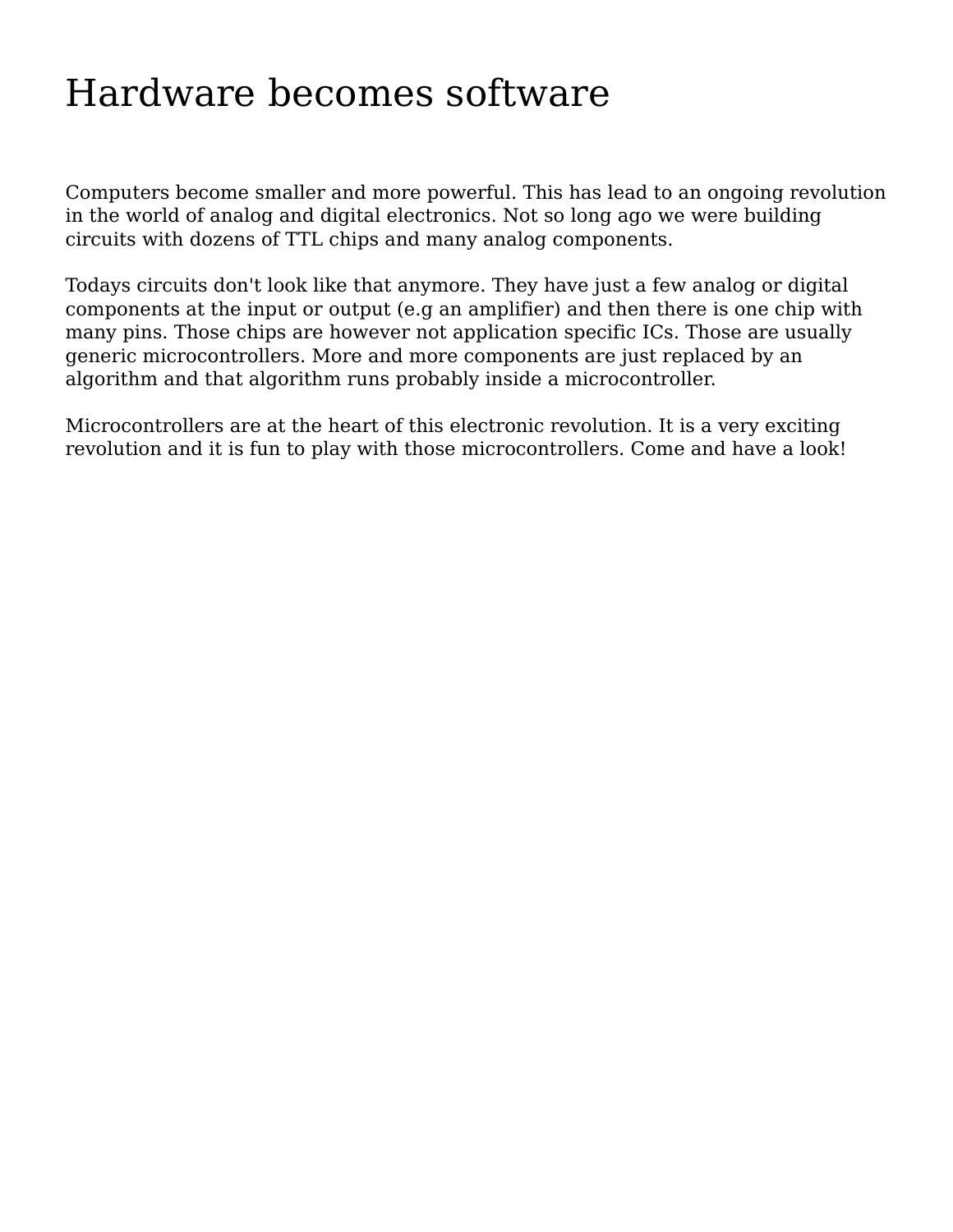### What are Microcontrollers?

A microcontroller is a small single chip computer. It has CPU, Ram and permanent data storage on one small chip. They als have build-in counters and analog to digital converters (ADCs) on chip. This makes it possible to replace analog circuits with a microcontroller and some software.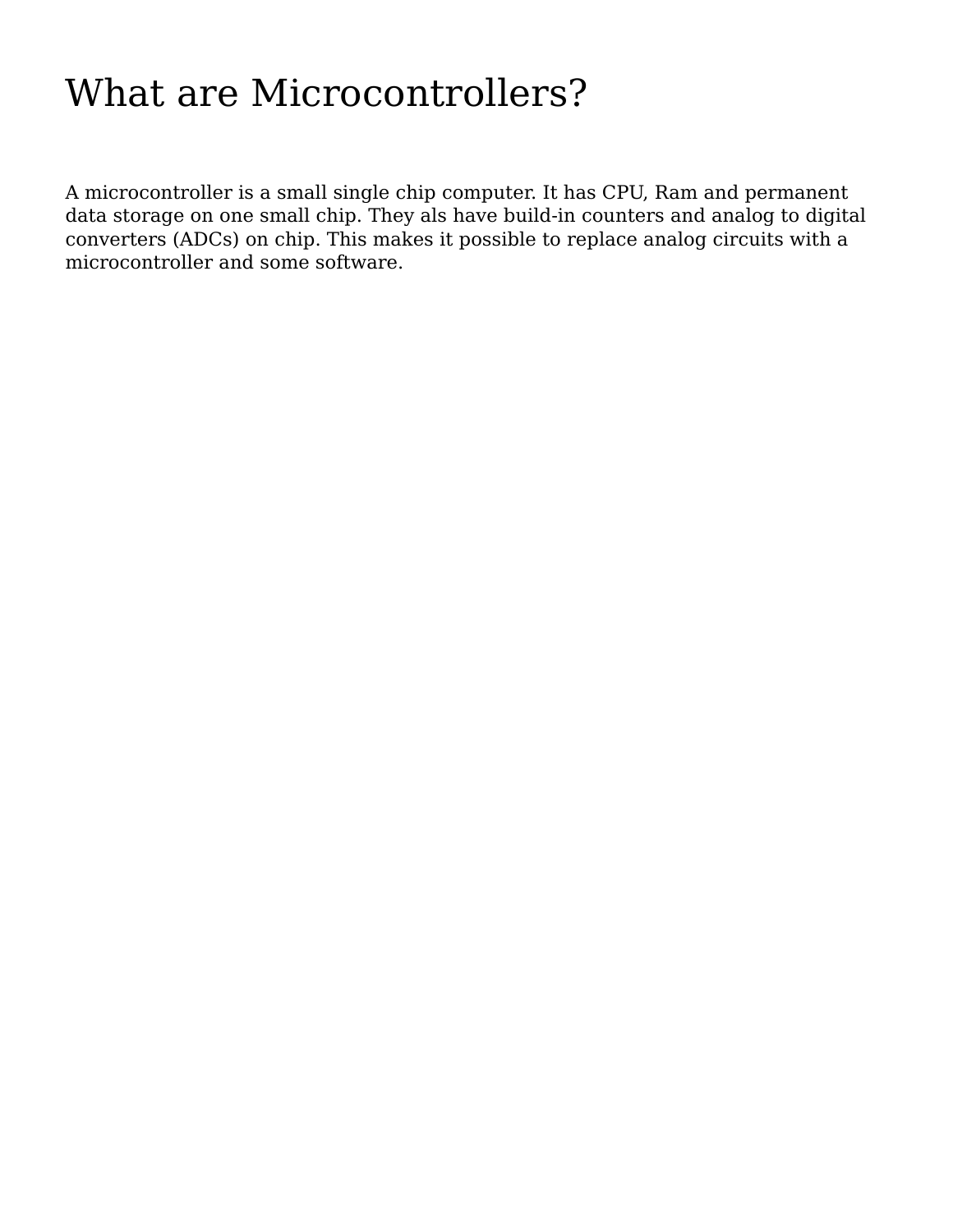### What are AVR microcontrollers?

AVR microcontrollers are named after two Norvegian students (Alf-Egil Bogen and Vegard Wollan) who invented them. AVR stands for Alf and Vegard's Risc architecture. Today the AVR microcontrollers are produced by Atmel (http://www.atmel.com /products/avr/default.asp), a US company. This AVR architecture makes it quite easy to program the chip in C. The avr-gcc development environment is available as free software. Learning by doing is probably the best way to learn. So let's start with a straight forward and easy to understand circuit.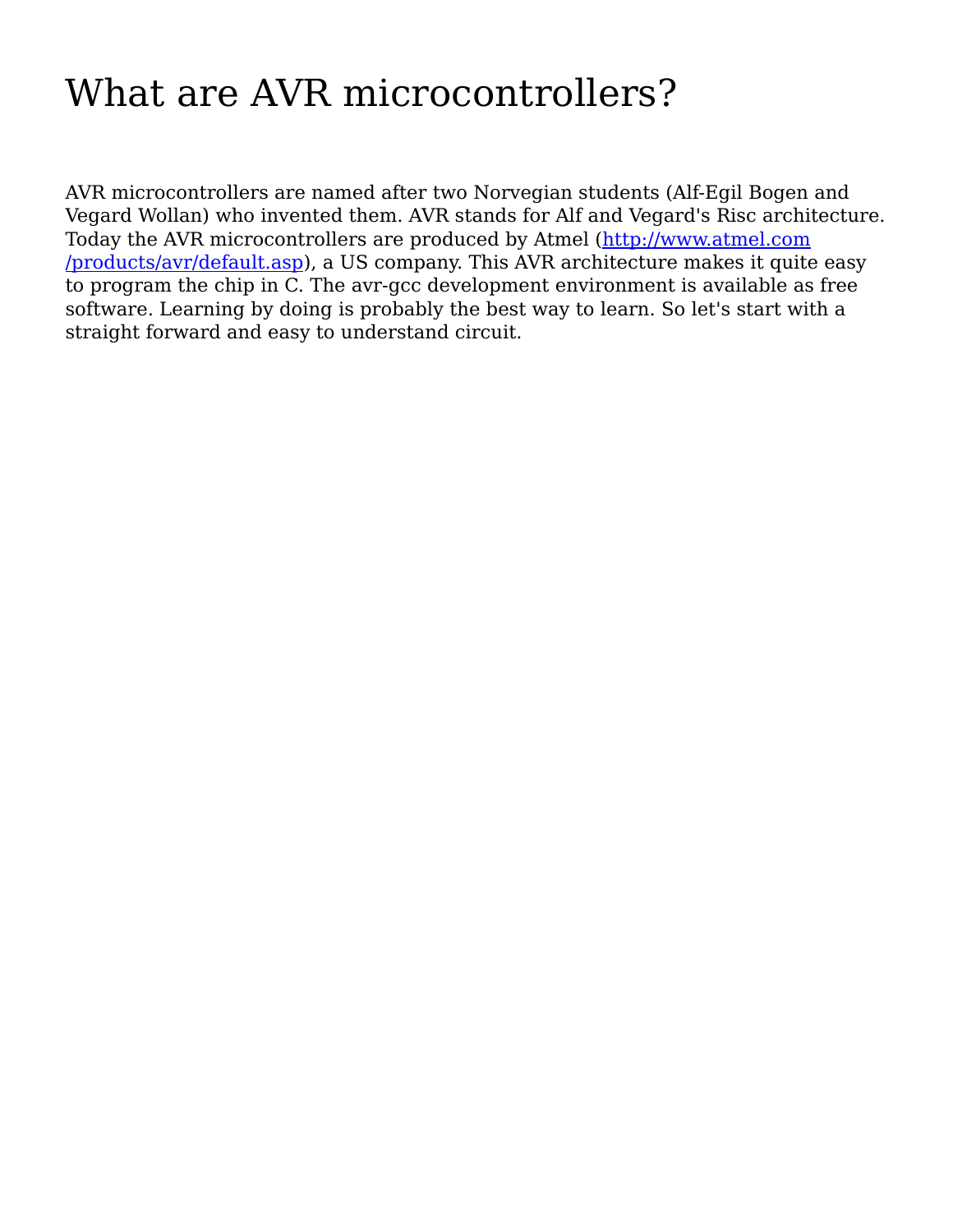### Let's start with a simple circuit

You might have heard about Astable Multivibrators. It's an analog circuit that can be used to get a LED to blink. Let's replace it by a microcontroller. It's the "hello world program" equivalent in the microcontroller world. To replace an Astable Multivibrator is of course not a big advantage because the complexity of an Astable Multivibrator is not much higher than the equivalent microcontroller circuit but the microcontroller circuit can easily be extended with more LEDs. You can easily get all those LEDs to flash in different patterns, something that would be difficult and complex with an analog circuit.



Blinking LED circuit, click for a PDF version

You can build this circuit on a dot-matrix board or even a breadboard. AVR microcontrollers have a built in clock. They don't necessarily need an external crystal. Breadboards can be used for most microcontroller circuits that do not require an external crystal.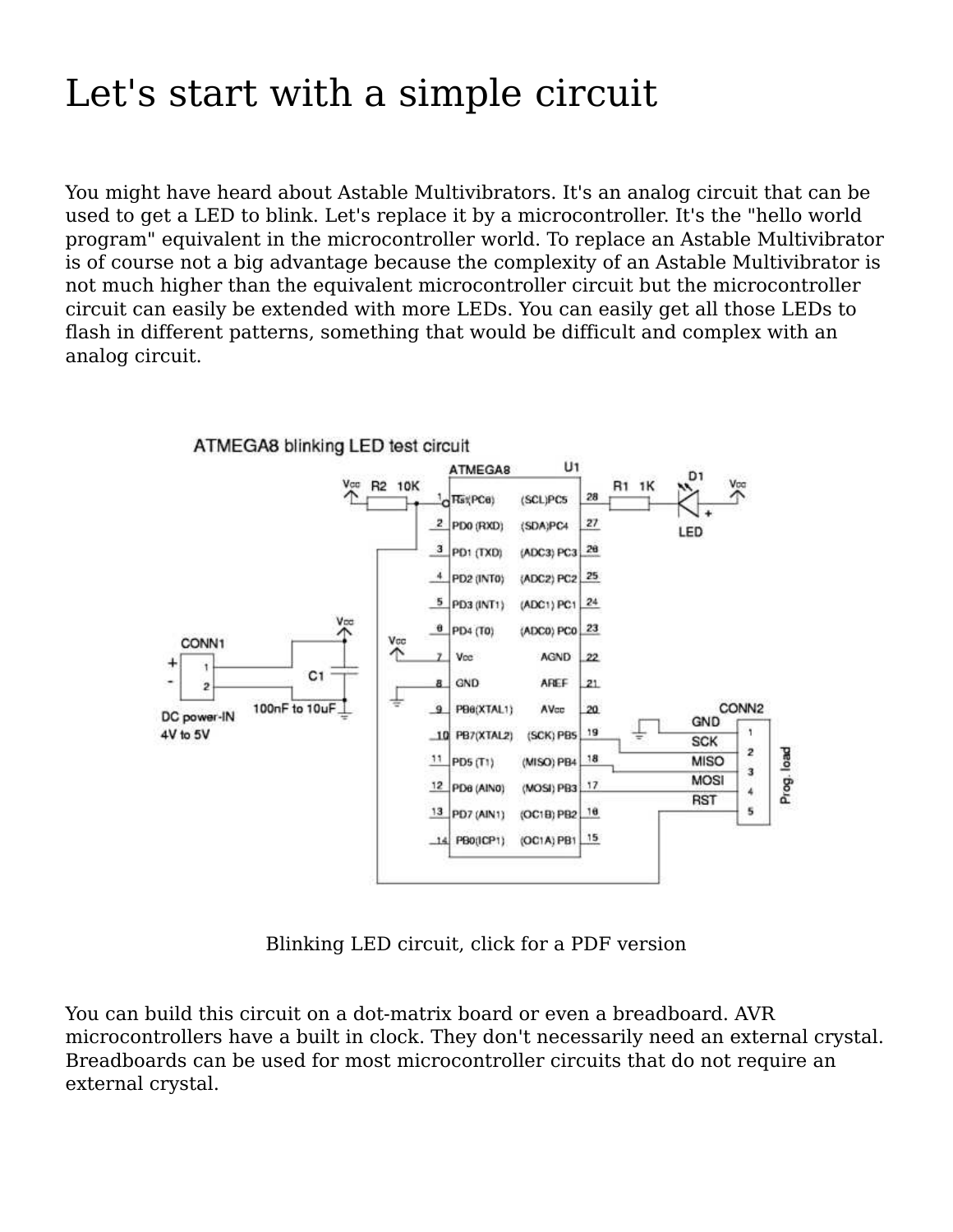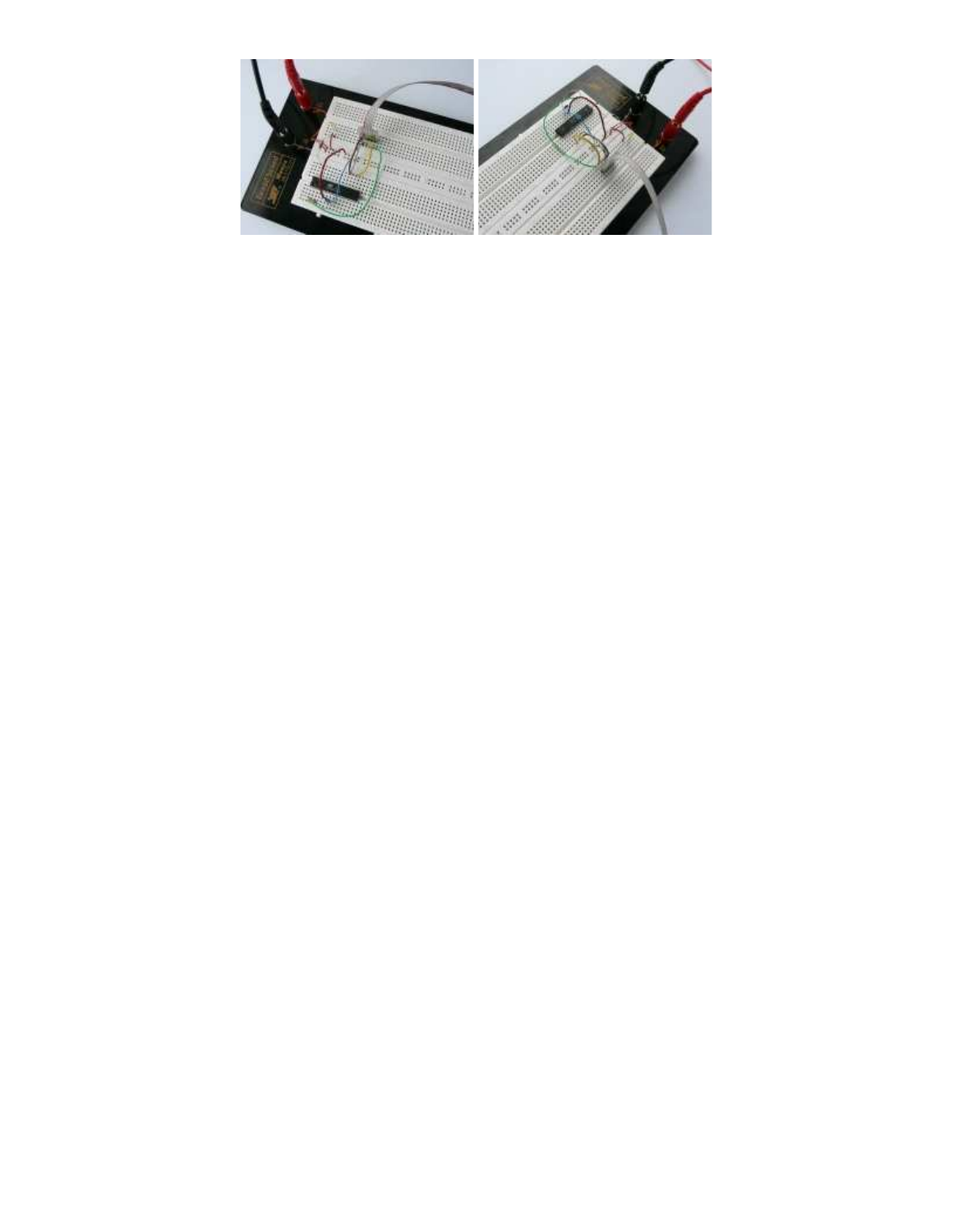## Programming the microcontroller

Programming involves basically 3 steps. Writing the software (1). Compiling it(2) into machine loadable format and loading it (3) into the microcontroller. The software for our test circuit is already written. Therefore let's first focus on how to get it into the microcontroller and later we discuss how to write software.

A programmer is needed to program a microcontroller that comes fresh from the factory. This programmer consists of both software and hardware. The hardware interconnects your PC with the microcontroller. The programmer software that we will use is called avrdude and it is available for Linux, Mac and Windows. It is a command line controlled programmer but if you prefer mouse clicks then you can just write a script (batch file) and include the command there. Double click on the batch file and the programmer loads the software into the microcontroller.

If you have a PC which still has a parallel port and runs Linux then you can just build your own programmer out of a simple cable and three protection resistors.

| pin on<br>$\mathbf{pcb}$ | pin on<br><b>AVR</b> | protection<br>resistor | Pin on<br> parallel port |
|--------------------------|----------------------|------------------------|--------------------------|
| 5                        | Reset<br>(1)         |                        | Init (16)                |
|                          | MOSI<br>(17)         | 220 Ohm                | D0(2)                    |
| 3                        | MISO<br>(18)         | 220 Ohm                | Busy $(11)$              |
|                          | SCK<br>(19)          | 220 Ohm                | Strobe (1)               |
|                          | GND                  |                        | GND(18)                  |



The cable should not be longer than 70cm.

This programmer has the limitation that you can use it only on circuits which run with 5V but otherwise it is fully functional. The option in avrdude that let's avrdude know that you will use this type of programmer is called "-c dapa". The full command line to load software (ledtest\_pre.hex) into an atmega8 chip with this parallel port programmer would be:

avrdude -p m8 -c dapa -P /dev/parport0 -e -U flash:w:ledtest\_pre.hex

Most people would probably like to use something that works with any operating system, connects via USB and works also with circuits that run not on 5V. Many microcontroller circuits run e.g on 3.3V. The tuxgraphics <u>avrusb500</u> is e.g such a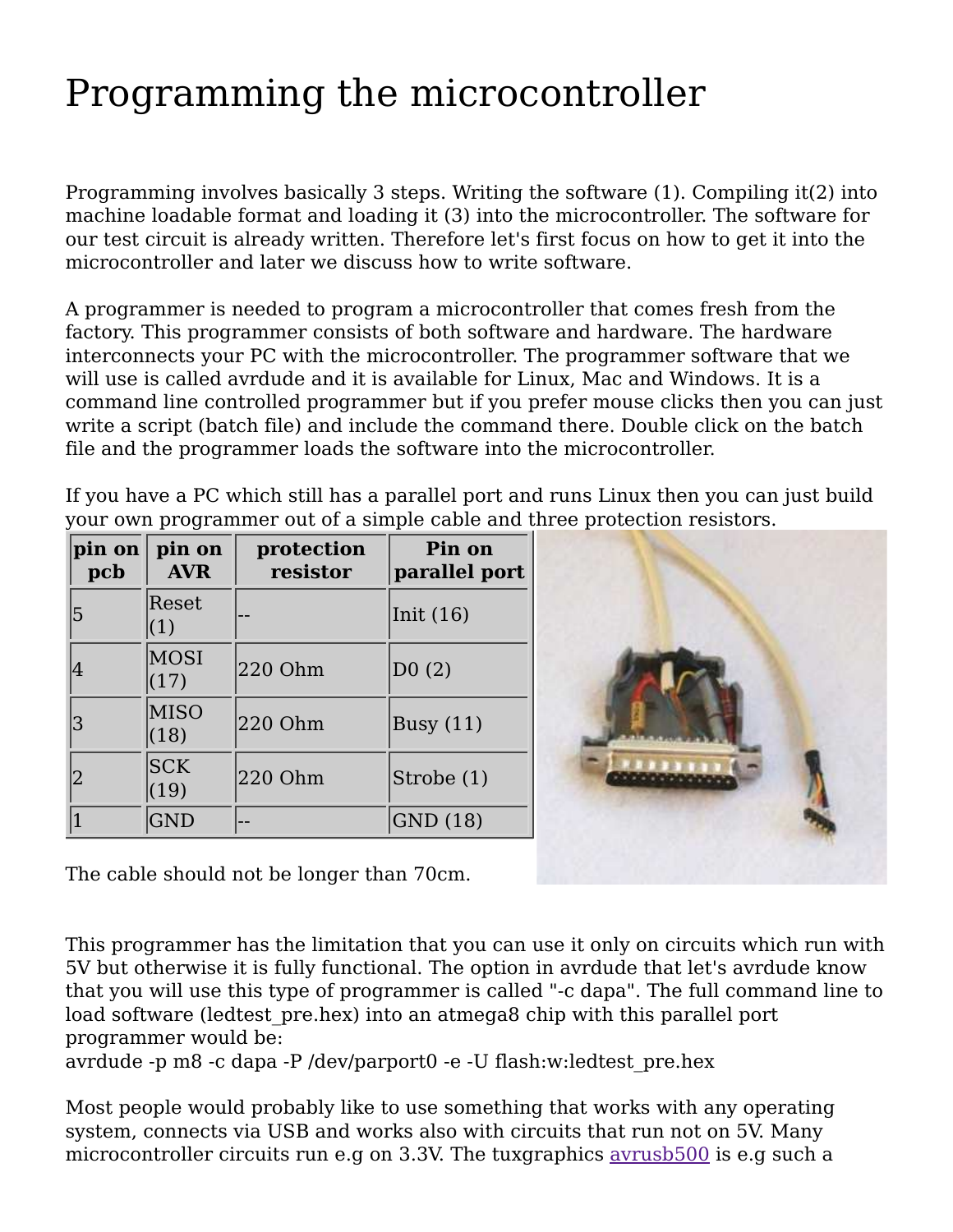programmer. The command line option to let avrdude know that you will use this type of programmer is called "-c stk500v2" and you have to specify with the option "-P" which is the equivalent com-port (or device in /dev for Mac and Linux). It's very easy and there will be more details further down.



We have now discussed the programmer hardware and I mentioned already that there is a programmer software called avrdude. Both hardware and software work together to get the code into the microcontroller.

How to install C-compiler and this programmer software is described in the article Building your own avr-gcc environment with atmega328p capabilities, Linux. This article has also a section at the end for Windows and Mac. Ready to use packages are available for Windows and Mac. It's just a matter of downloading and installing them.

Download the avrledtest software at the end of this article.

Power up the circuit with the atmega8 (Interestingly many people tend to forget that. Electronic circuits that work without electricity are not invented yet ;-).

Unpack the avrledtest file and go into the directory that was created during the unpacking. From there you issue the command: Linux (Mac is similar): avrdude -p m8 -c stk500v2 -P /dev/ttyUSB0 -e -U flash:w:ledtest\_pre.hex Windows: avrdude -p m8 -c stk500v2 -P COM4 -e -U flash:w:ledtest\_pre.hex

COM4 would be the equivalent comport emulated via USB. You get this information from the hardware device manager under windows.

Mac and Linux will tell you in the kernel messages what devices to use when you plug in the avrusb500 into the usb port. To find the right /dev device after the avrusb500 was just plugged in you run the command dmesg and you see the kernel messages. I use Linux and I prefer the command line as it is faster but I understand that the Windows dos shell is a different story. To not type the command every time and do this with a mouse click you can write a script (batch file):

@echo -------- begin winload.bat --------

set PATH=c:\avrgcc\bin;c:\avrgcc\utils\bin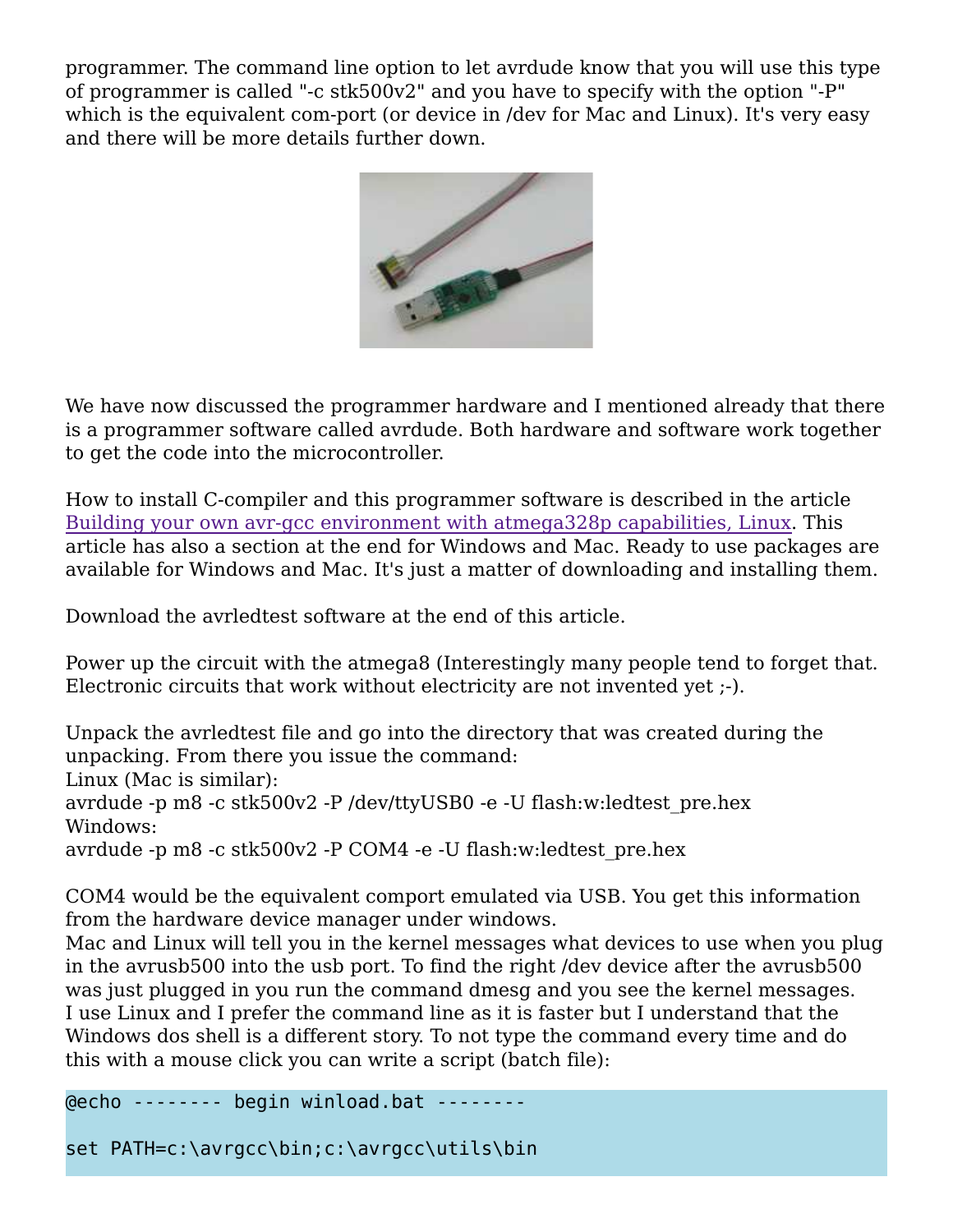```
REM change the com-port as needed:
set CHIP=m8
avrdude -p %CHIP% -c stk500v2 -P COM4 -e -U flash:w:ledtest_pre.hex
@echo -------- end --------
pause
```
You can also include the device name into the avrdude.conf file and then you do not have to specify it on the command line. Look for an option called "default serial".

Of course it does not harm to use a script under Mac or Linux if you like. You could also include the command in a makefile (we get to that later).

```
#!/bin/sh -x
# script to load code into a atmega8 (for Linux and Mac)
#
chip=m8
avrdude -p $chip -c stk500v2 -P /dev/ttyUSB0 -e -U flash:w:ledtest_pre.hex
# if you want to start it by double click in the file manager
# then uncomment the following line to keep the window open until
# you hit return:
# read
```
During the loading of the software with avrdude you will see a printout like this:

```
avrdude -p m8 -c stk500v2 -e -U flash:w:ledtest_pre.hex
avrdude: AVR device initialized and ready to accept instructions
Reading | ################################################## | 100% 0.10s
average: Device signature = 0x1e9307avrdude: erasing chip
avrdude: reading input file "ledtest pre.hex"
avrdude: input file ledtest_pre.hex auto detected as Intel Hex
avrdude: writing flash (158 bytes):
Writing | ################################################## | 100% 0.13s
avrdude: 158 bytes of flash written
avrdude: verifying flash memory against ledtest pre.hex:
avrdude: load data flash data from input file ledtest pre.hex:
avrdude: input file ledtest pre.hex auto detected as Intel Hex
avrdude: input file ledtest pre.hex contains 158 bytes
avrdude: reading on-chip flash data:
```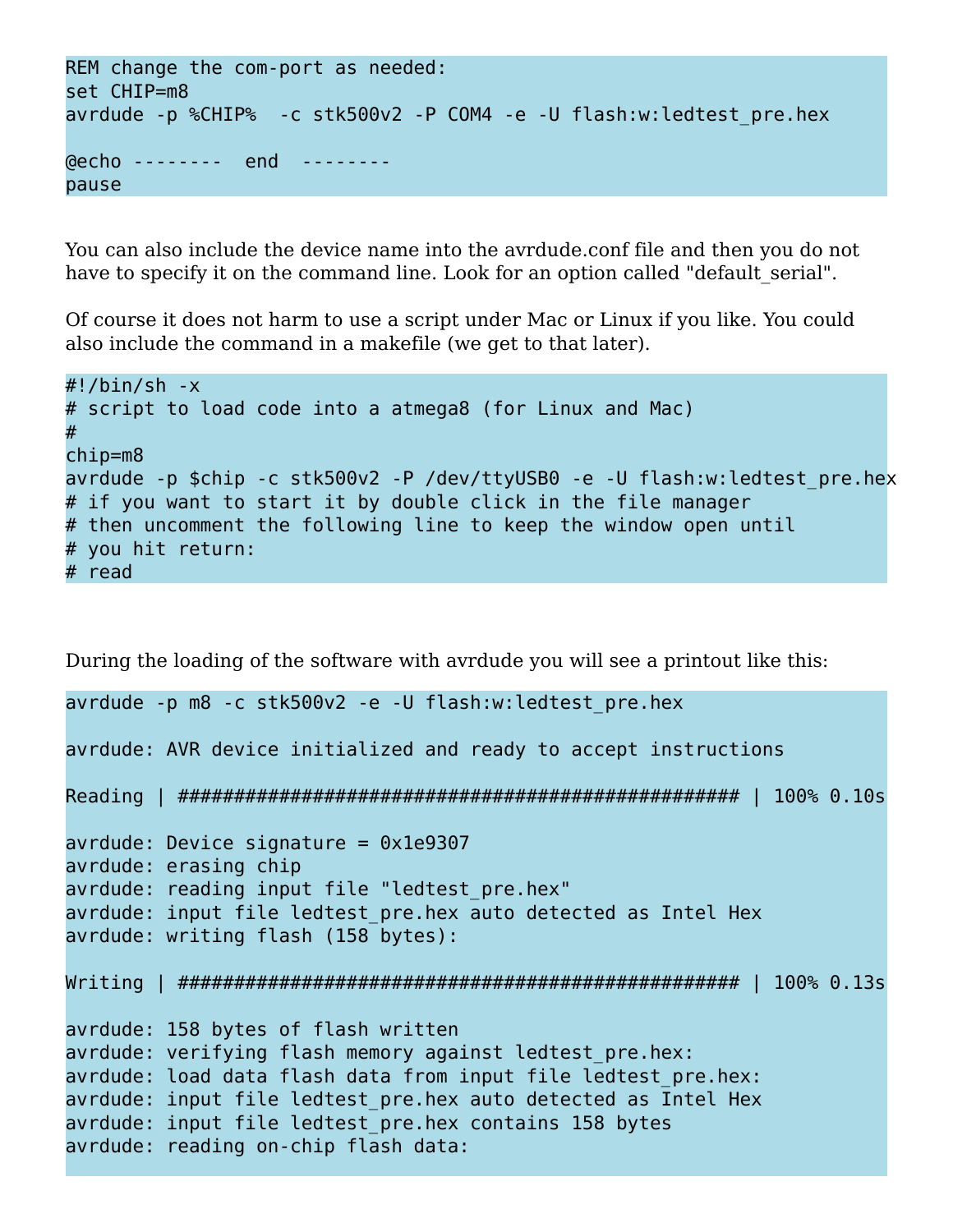Reading | ################################################## | 100% 0.08s

avrdude: verifying ... avrdude: 158 bytes of flash verified avrdude: safemode: Fuses OK avrdude done. Thank you.

... and you have successfully loaded the microcontroller with software. Congratulations!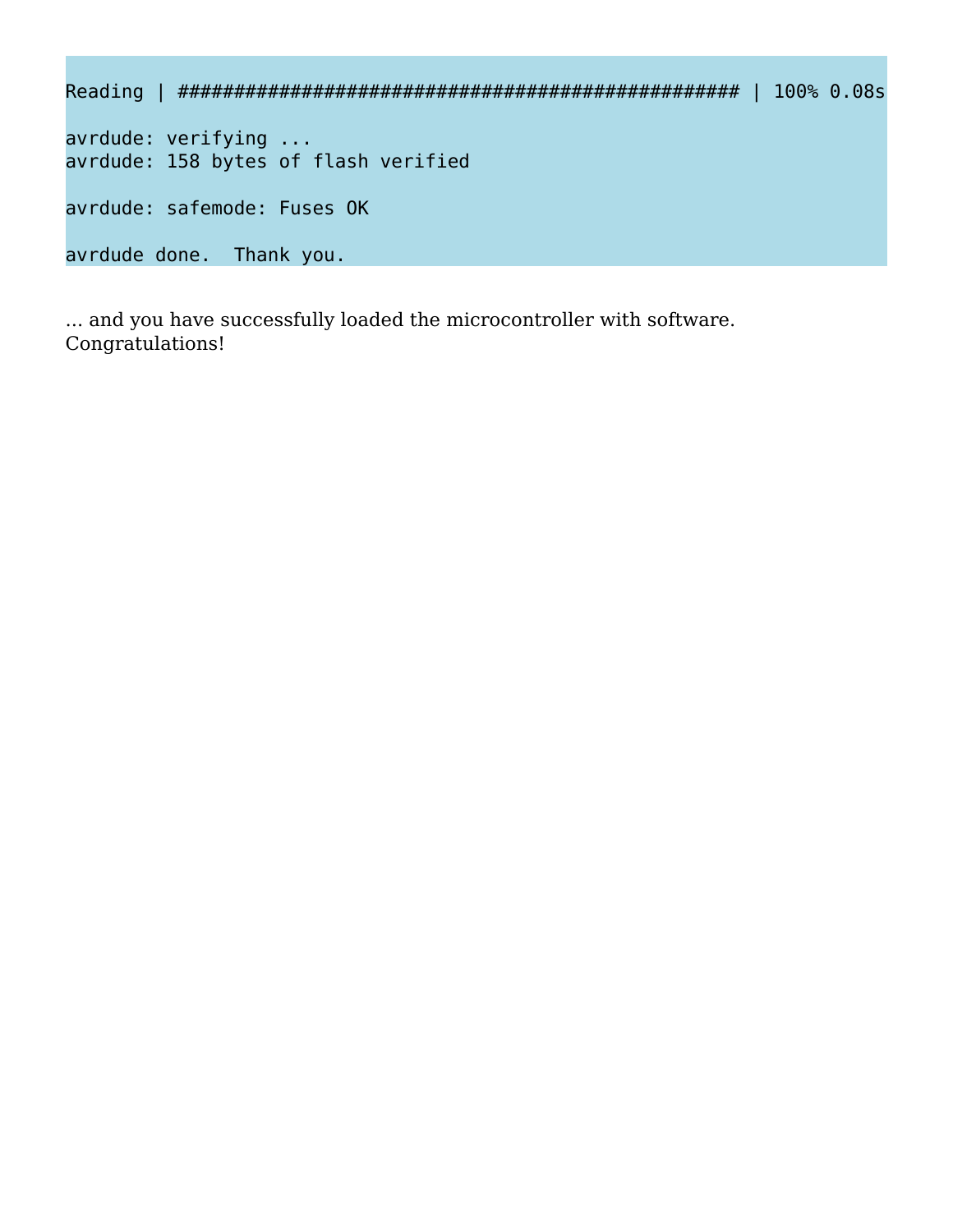### The software

The ledtest software will cause a LED on pin PC5 to blink. The algorithm to do this would be: LED on, wait a bit, LED off, wait a bit, ....

The LED is connected between Vcc (+5V) and the pin PC5 of the microcontroller. To switch the LED on the pin of the microcontroller needs to go to 0V (GND) and to switch it off it needs to go to  $+5V$ . We could have also connected the LED between GND and PC5 however the output drivers of the microcontroller can handle more current when pulling a pin to GND. With the LED connected between Vcc and PC5 we have a current flow when the microcontroller output pin goes to GND (0V).

Now we understand what we want to do and it is just a matter of finding the right commands/functions. Since we are programming hardware related functionality it is always good to have the datasheet at hand describing that hardware: atmega8 datasheet, pdf, 2846392 bytes. What we want to do is described in chapter "I/O Ports", "Configuring the Pin, page 52".

The microcontroller has a data direction register (DDR) by setting a bit in that register to one we configure the corresponding pin as output. There is also a PORT register where one can set a bit to switch the output of a pin on or off.

How to set specific bits in those registers? This is a compiler/avr library specific question. It would be documented under "IO definitions" the avr-libc documentation (avr-libc 1.6.4, modules). It is implemented in the current avr-libc-1.6.X as something that looks like a variable. In older versions (version 1.0.X) it used to be implemented as a function (sbi and cbi). The names of those "variables" for atmega8 are found in the directory tree of your avr-libc under <theRootDirOfAvrLibC>/avr/include /avr/iom8.h. What we need is DDRC for the data direction register on port C and PORTC to access the port C registers. There are also constants defined in this iom8.h file which can be used to write to a specific bit position (PORTC5 or DDC5). The C syntax to set a bit at position is " $|=(1<\leq...)$ " and to write a zero would be " $&=-(1<<...)$ ". It might look a bit strange the first time you see this but you don't really have to understand it. Just note it down and copy/paste it as needed into your program.

So here is the main portion of our blinking LED code:

```
int main(void)
{
```

```
/* enable pin as output by setting the data direction register *DDRC = (1<DDC5);
```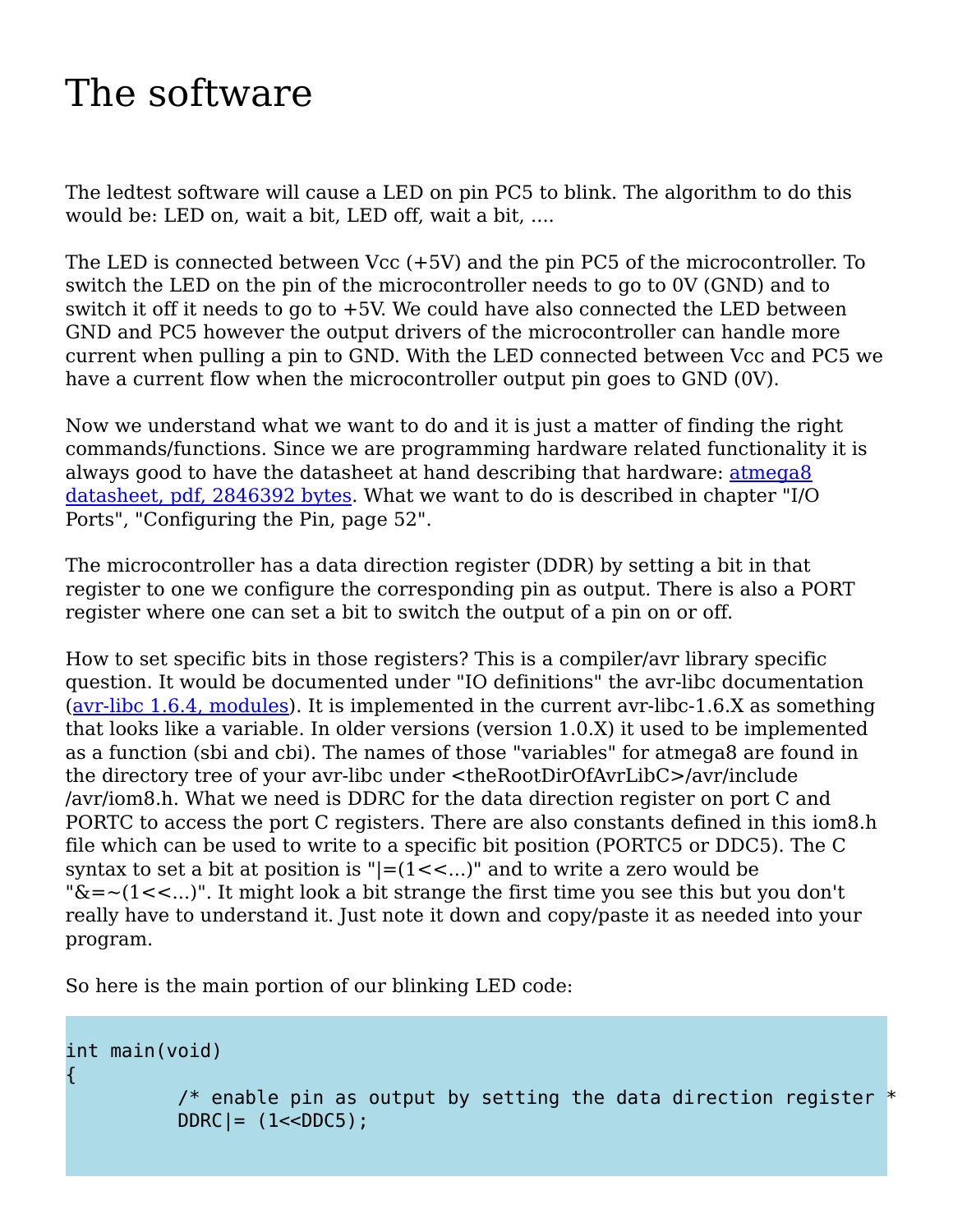

You can download the full code at the end of the article as avrledtest.

There are a few things that are strange about this code when you are new to microcontrollers. The most obvious one is the while(1) statement. All microcontroller software has this endless loop in main.c. We don't have any operating system running here and we don't have a need to terminate the program. The while(1) is akin to an operating system which would step one after the other through all the tasks/processes that need to be done and run continuously every task a little bit.

Many people ask also why I always use my own function delay ms and not the standard delay ms. There are two reasons:

- \_delay\_ms takes a max value of 262ms. So to delay 0.5 seconds one would need to write delay ms(250); delay ms(250);
- the main reason is however that delay ms makes the code very fat and you will quickly fill up the flash memory of your microcontroller just by calling that function a couple of times.

My own delay ms uses internally also delay ms but just in one place. You can find the complete code for avrledtest in the download section.

Once you have understood this simple program you will find that much more complicated applications are not really more complicated. It is all about reading the state of some IO-pins or changing IO-pins according to a certain pattern.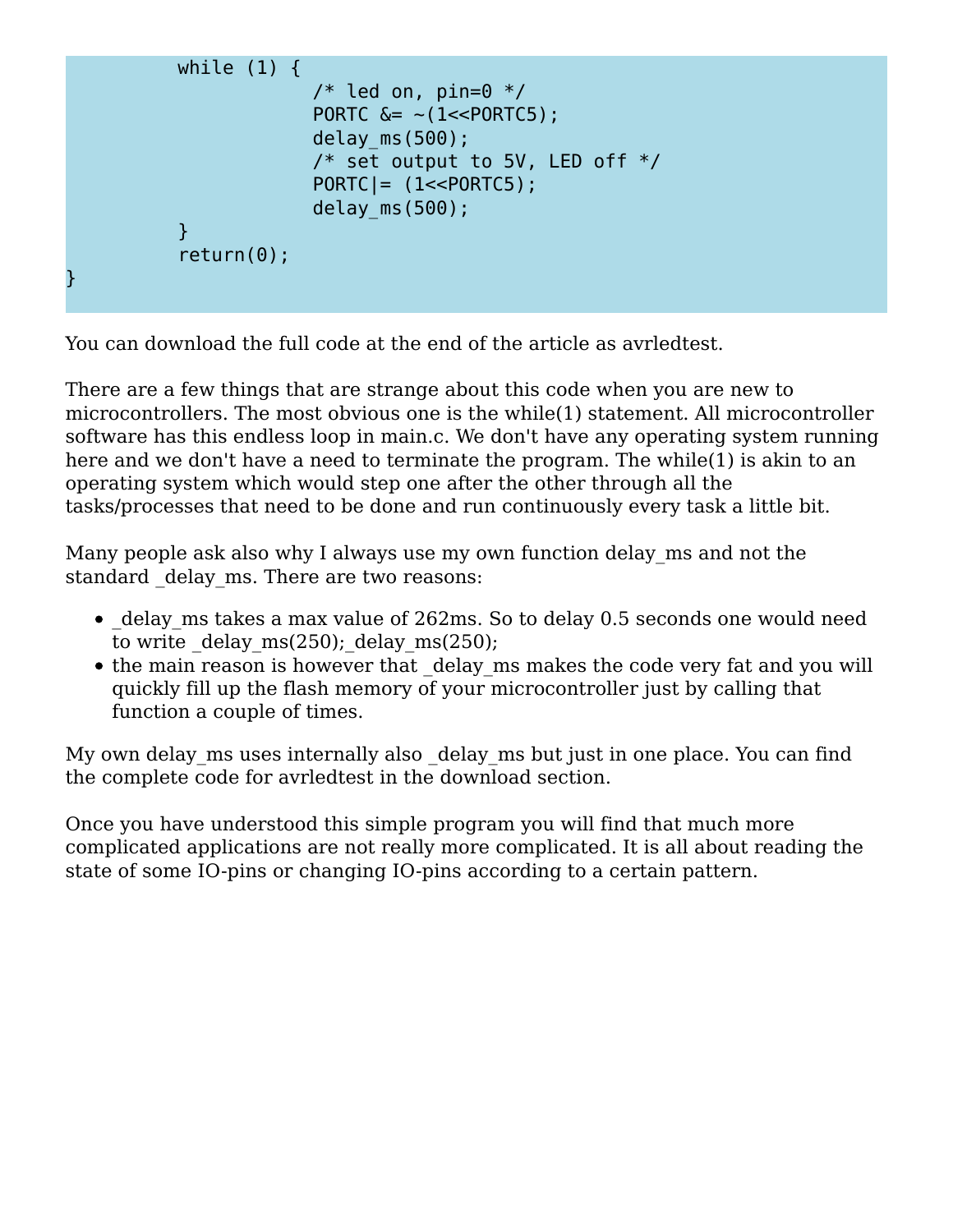### How do I compile that code?

The commands to compile this code would be:

```
avr-gcc -g -mmcu=atmega8 -Wall -Os -c ledtest.c
avr-gcc -g -mmcu=atmega8 -o ledtest.out -Wl,-Map,ledtest.map ledtest.o
avr-objcopy -R .eeprom -O ihex ledtest.out ledtest.hex
avr-size ledtest.out
```
The first line converts ledtest.c into the object file ledtest.o. The second line links the objects into ledtest.out. If you have a project that consists of more than one C-code file then you can use this to link all the objects together.

The third line makes then a .hex file which can be used to load the software into the microcontroller.

The last line is to check the size of the code. This way you can easily detect inefficient code and take action.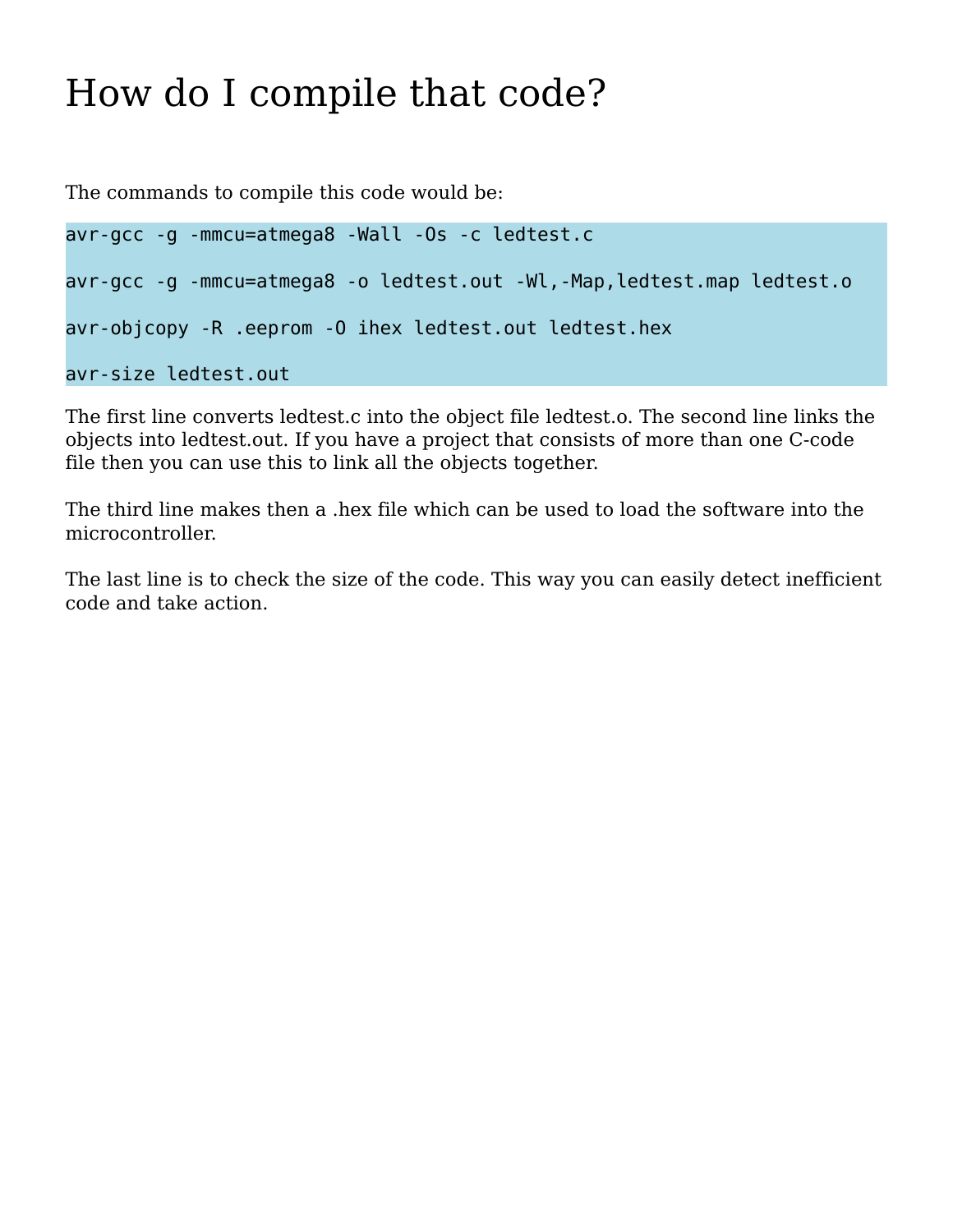# Help! Give me an IDE

Integrated development environments are meant to make programming easer. avr-eclipse is e.g such a solution.

My personal opinion is however that those IDEs just limit you to the ideas that the developer of this IDE had. It looks like it is easier simply because it looks nice but in fact it is even more complicated because you have to deal now with IDE specific settings. Often you are forced to use a specific editor which is part of that IDE instead of the editor that you like. Compiling with one button click can also be achieved by using Makefiles.

In the end it is a matter of personal taste. If you like it then use it. Here I will however show you how you can have a comfortable development environment which you will understand then tailor to your needs.

The most important part of a development environment is the text editor. You want one that supports C-code syntax highlighting.

There are many free choices:

- http://www.crimsoneditor.com/ is a very powerful choice for windows.
- http://www.nedit.org/ is a good editor for Unix systems
- http://www.vim.org/ I like this one very much. It exists for Windows, Linux and Mac but you have to learn how to use it. Only after a couple of weeks training you will understand why I like it.
- http://www.gnu.org/software/emacs/windows/Getting-Emacs.html Emacs, a bit fat but very powerful and available for almost any system.

Besides the editor you need a smart way to compile code. Maybe with just a mouse click or one command (if you prefer to type instead of clicking). This can be done by using a Makefile.

AVR studio is an IDE specifically AVR software development. AVR studio is maintained by Atmel and it is available for Windows only. AVR studio has an editor, an assembler and a programmer. AVR studio has no C compiler. All you can do with AVR studio is call the external avr-gcc compiler. In other words if you want to program in assembler then AVR studio is quite OK but if you want to work with C-code then its value is very limited. AVR studio does not run on Mac or Linux.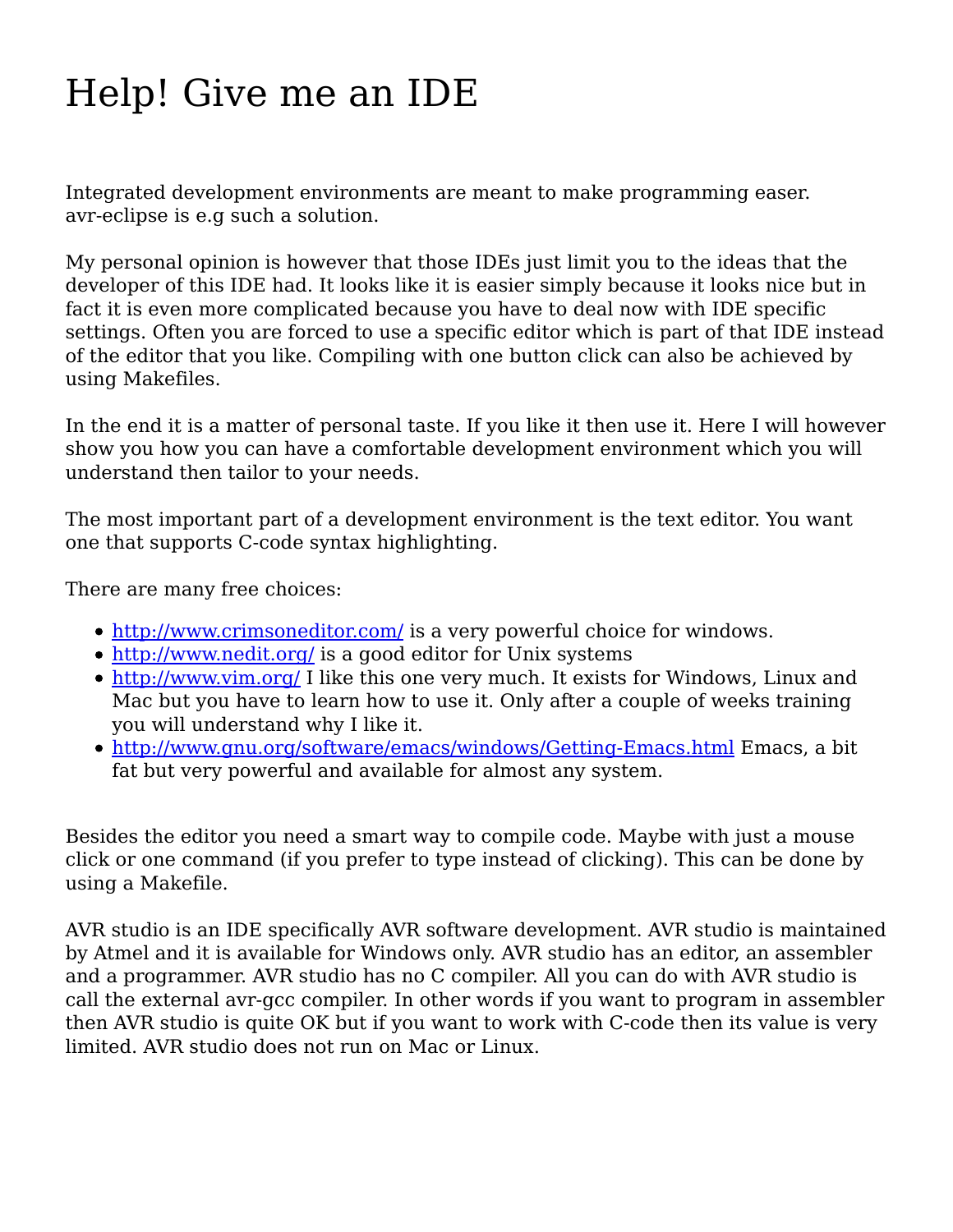#### Makefiles

Makefiles are just text files containing rules on what to do if a file was updated. All the needed dependencies are then searched and the corresponding commands are executed.

The basic syntax of a Makefile looks like this:

```
# comments start with a hash
#
target: dependency1 dependency2 ...
<tab> command
```
The lines after the target have to start with a TAB-character. You can not use space instead. The top most target in the file should be the main target (e.g ledtest.hex if that is the main thing you want to have in the end). The dependency1, dependency2, etc... are the ingredients you need to generate the target.

So let's apply this to our case.

```
# our main target:
ledtest.hex: ledtest.out
       avr-size ledtest.out
       avr-objcopy -R .eeprom -O ihex ledtest.out ledtest.hex
#
# now all the small intermediate things that we need:
ledtest.out: ledtest.o
      avr-gcc -g -mmcu=atmega8 -o ledtest.out -Wl,-Map,ledtest.map ledtest
#
#
ledtest.o: ledtest.c
       avr-gcc -g -mmcu=atmega8 -Wall -Os -c ledtest.c
```
To compile the code with a make file you just run the command "make" and make will search for a Makefile and try to built the top most target. You can also add more targets that do other things. To execute any target other than the top most you specifiy its name after the command make. All tuxgraphics Makefiles contain e.g a load target. You can say "make load" to compile and load the software into the microcontroller.

Under Windows you can use a batch file to setup the environment and compile. This makes it then also possible to compile with a mouse click. Just double click on the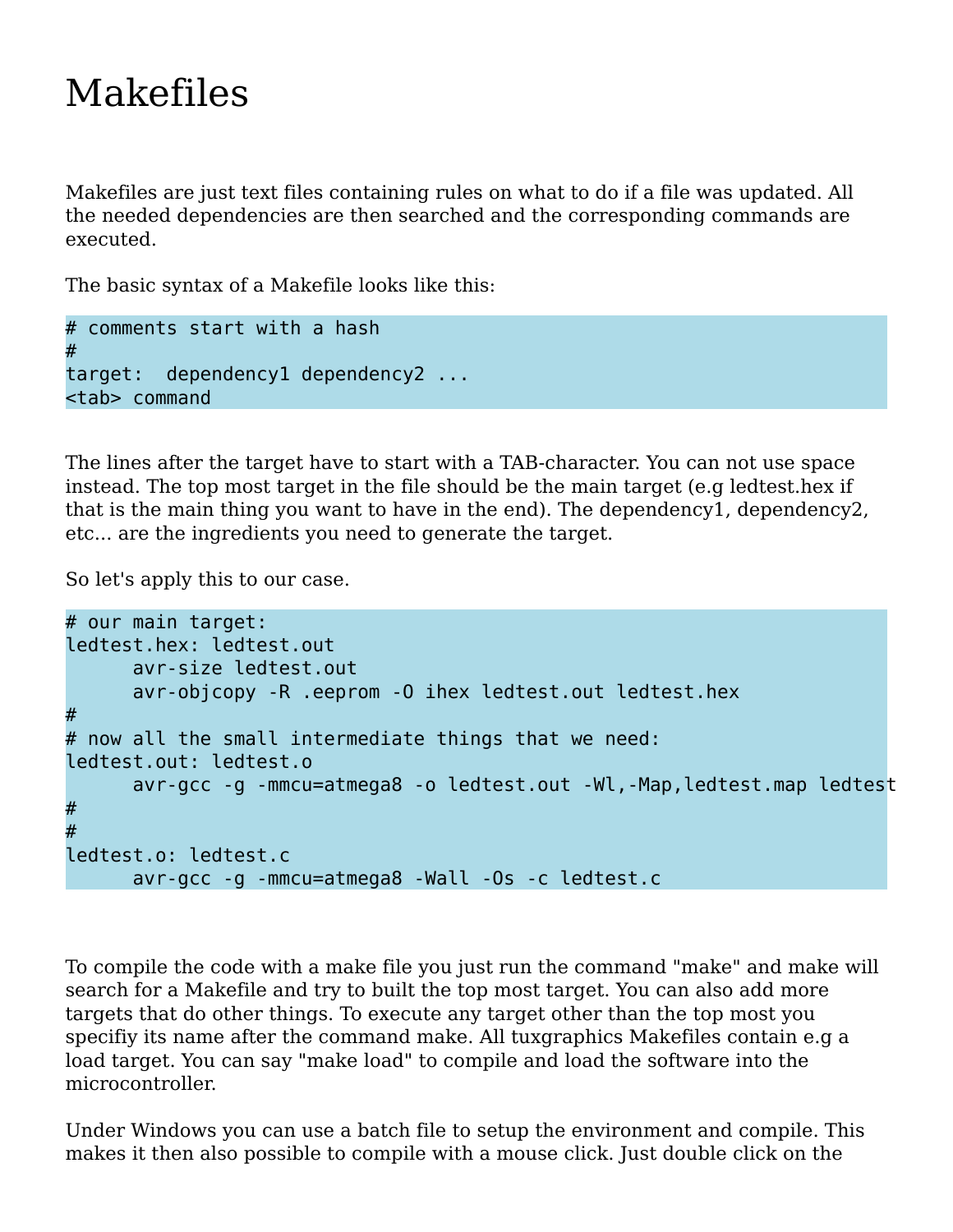batch file:

@echo -------- begin winmake.bat ------- set AVR=c:\avrgcc set CC=avr-gcc set PATH=c:\avrgcc\bin;c:\avrgcc\utils\bin make -f Makefile @echo -------- end ------- pause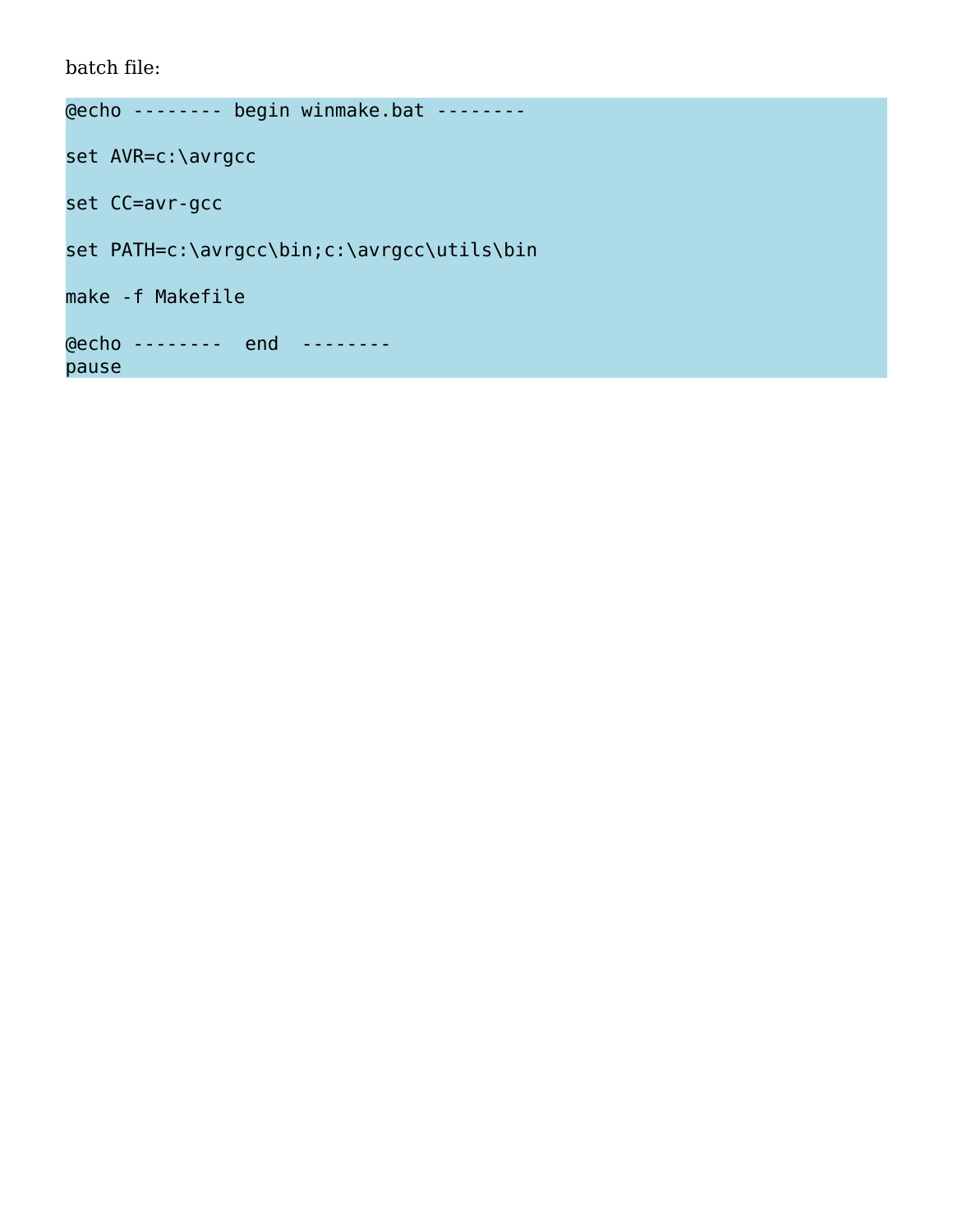#### What are Fuses?

Microcontrollers do not have a Bios where you could set some initial settings. Things that need to be there before the first line of code is executed are defined by Fuses. Those fuses are not like electrical fuses which you burn and destroy. It is just some bit pattern used for configuration. You can change it as often as you want. But be careful and read the datasheet frist. If you change the wrong bits then it can happen that the microcontroller can no longer be programmed. That means you can not undo the change anymore.

Most of the time you will use the Fuses to set the type of clock to use. E.g internal clock or external crystal. What kind of clock speed etc...

If you download code from tuxgraphics then always check the README file that comes with it for the correct fuse settings. The software will generally malfunction if you do not have the recommended fuse settings.

To see the current fuse settings for an atmega8 (m8) you would use the command:

```
avrdude -p m8 -c stk500v2 -v -q
This will then result in a big printout but the important lines are:
avrdude: Device signature = <math>0x1e9307</math>avrdude: safemode: lfuse reads as E1
avrdude: safemode: hfuse reads as D9
```
The above are the factory default settings for a new atmega8 chip running on a 1MHz internal clock.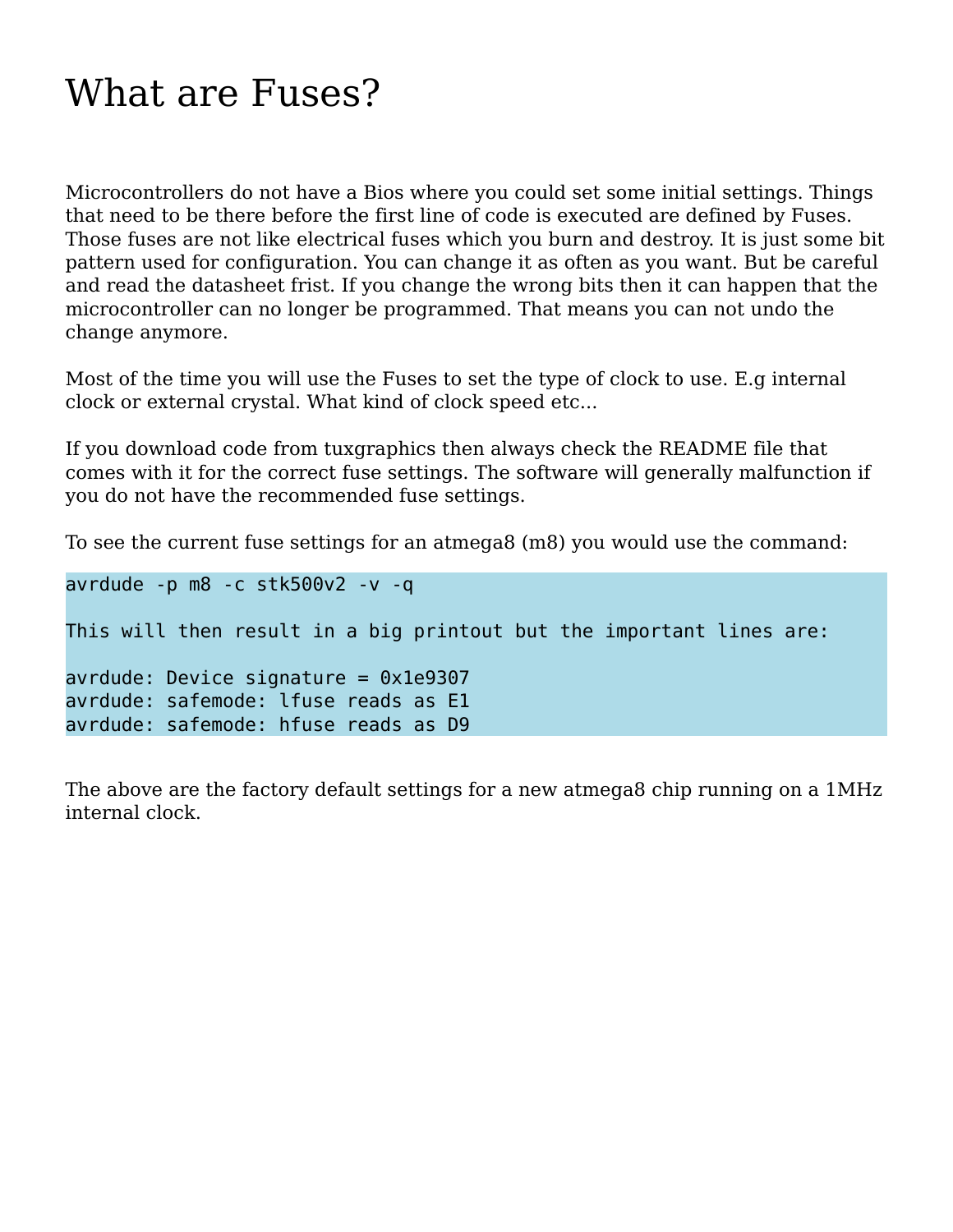# Debugging

Most of the smaller AVR microcontrollers don't support any debugging features and I personally have never really felt the need for single step debugging or setting breakpoints. I think that the use of in-target debugging is often overestimated. There is a much easier and more natural way to write good code and find faults if they happen.

A lot of it has to do with methodology. Try to keep the code structured. Put things that belong together into the same file. Don't use global variables outside the file where they are declared. Develop step by step. Write a small function then test it. Expand it and then test it. I never wite a large junk of code at once. If something does not work then take a break and afterwards read over the code.

A microcontroller has by default no display. It seems difficult to guess where a fault might be because you can not easily add printouts. I put usually an LED in all circuits that I build and that is what I use to debug the code. It is very simple and it works very well. You can test if you run through a certain piece of code. You can add an if-statement testing a variable for its value and then switch on the LED. LEDs have also the advantage that they do not change the timing. Microcontrollers do usually directly interwork with other hardware. The timing is usually very important. Changing the state of an LED is not intrusive at all. It's a very good debugger.

Code is usually not full of faults. There is usually one specific thing that does not work and therefore it is just a matter of narrowing down were the fault might be. An LED is good enough.

What can be difficult to debug with an LED are large algorithms or operations on strings. Those things are however not hardware dependent. They don't need to run in a microcontroller. Copy/paste the function in question into a different file and then change it a bit such that it runs on your PC. Add printf all over the place and compile it (gcc -Wall test test.c). Now you can see why e.g a URL decoding function does not work, or an IP packet checksum is wrong,.... Any more complex algorithm can be analyzed this way. It works very well and is much better than a debugger.

Many microcontroller circuits have eventually some kind of output. It might be an LCD display, a web page, a rs232 interface. Those can also be used for debug purposes.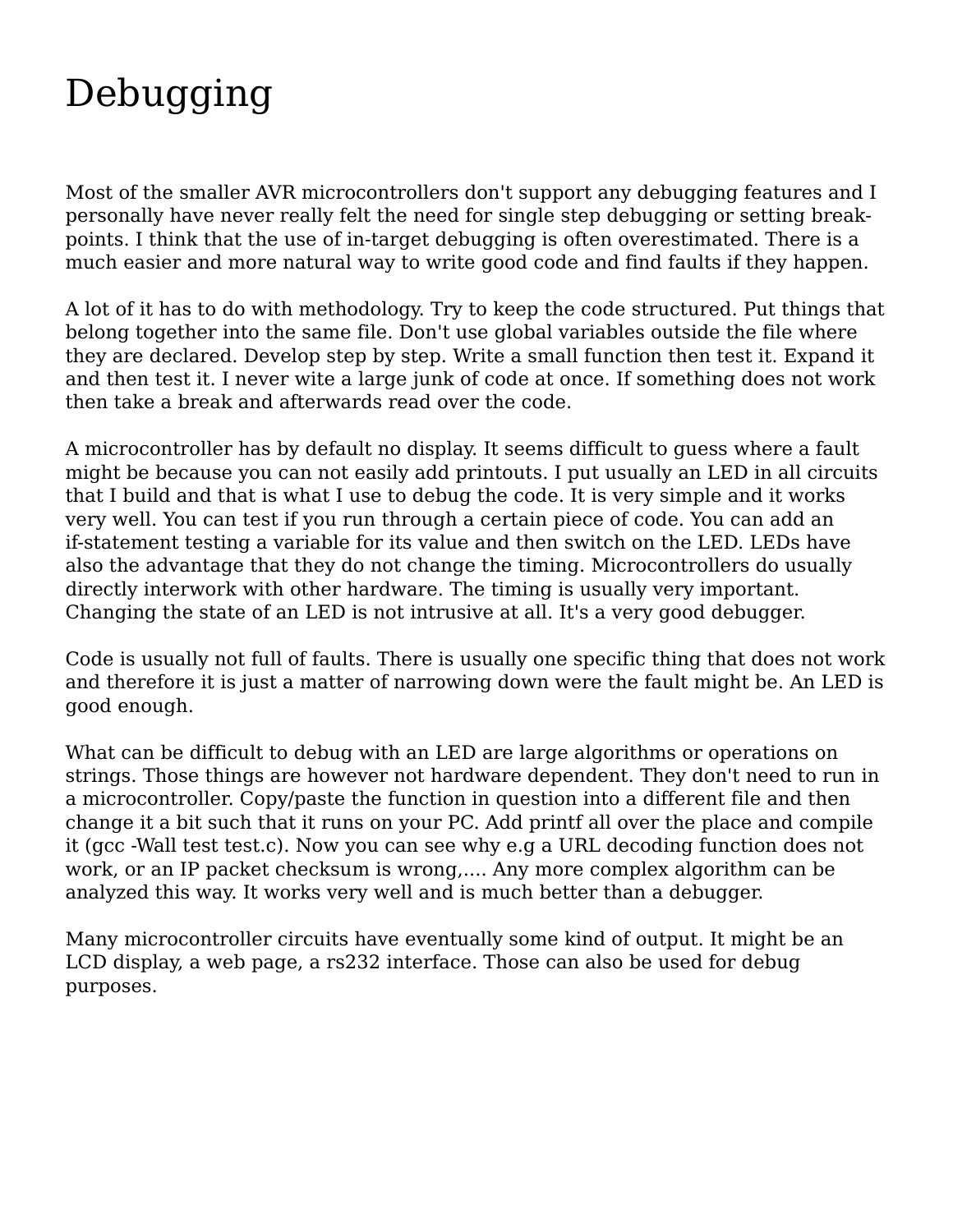# Writing small and efficient code

In general there is not much difference in writing C-code for a PC computer or for a microcontroller. The microcontroller is however just a very small computer. It is therefore important to not waste resources.

To use the right datatype for the purpose is very important. It is an 8 bit microcontroller so all 8 bit types are very efficient. Try to use 8-bit datatypes as much as possible:

- uint8 t (same as: unsigned char)
- int8 t (same as: signed char)

If 8 bit is not enough then go for 16 bit:

- uint16 t (same as: unsigned int)
- int16 t (same as: int)

I have never needed any bigger numbers.

If you do some calculation then try to use integer math as much as possible. Datatypes of float and double really blow up the code. You can e.g use internally integers even if you want to represent one digit behind the decimal point. Only when you print it you would display it with a decimal point. The internal number 100 would then represent 10.0.

An efficient way to convert an integer into a string for displaying on a LCD or a web page is the avr-libc specific function "itoa" (in stdlib.h). This can be used to convert 100 into the string "100". To add a decimal point is just a matter of adding '.' into the string one position before the end of the string.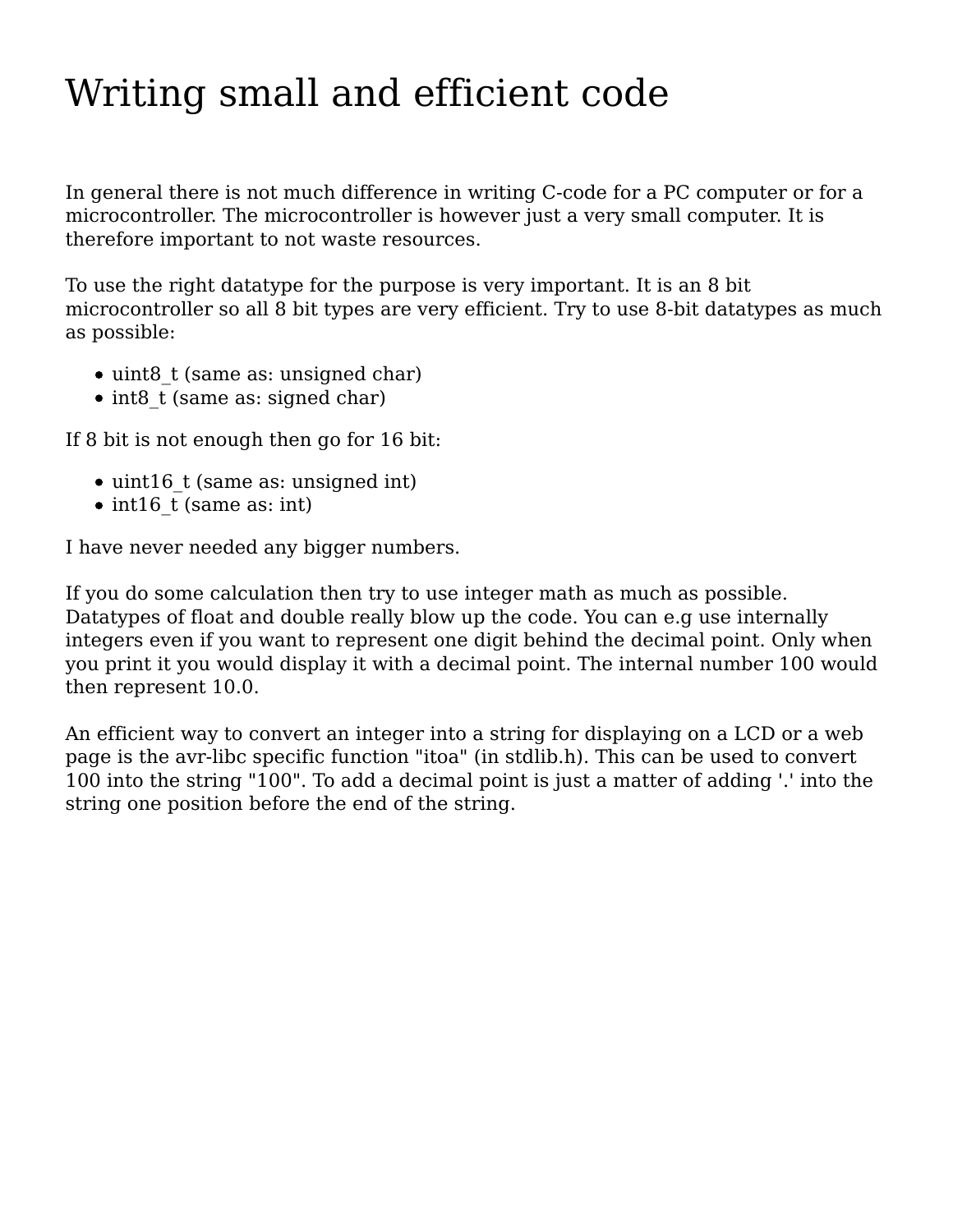## Code examples

Let's get to some more complex C-code examples. Things which are generic and useful. To really understand the examples I recommend to read the corresponding chapter in the datasheet (atmega8 datasheet, pdf, 2846392 bytes)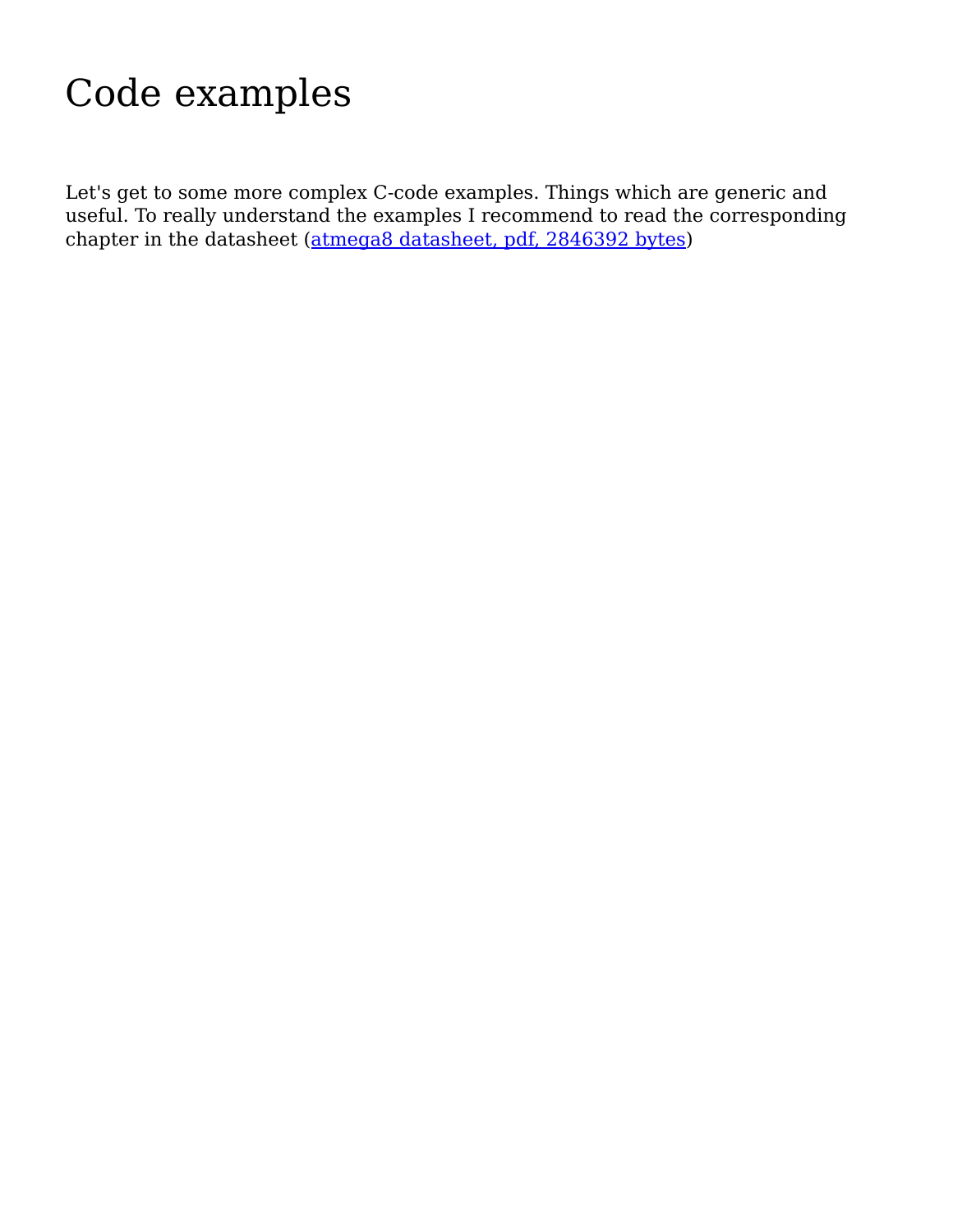#### Code examples: Analog to digital conversion

The atmega8 has a built in analog to digital converter. Here is how to use it. We use as a reference voltage the internal 2.56V reference. The ADC has a resolution of 10bit (1024). In other words an adc value of e.g 500 would correspond to:  $500/1024 * 2.56$ Volts.

```
// return an analog value for a given channel. Works without interrupt
unsigned int convertanalog(unsigned cha channel)
{
         // Use the intenal ref:
         ADMUX=(1<<REFS1)|(1<<REFS0)|(channel & 0x0f);
         // set the clock division factor such that you
         // stay in the recommended range of 50-200kHz
         ADCSR=(1<<ADEN)|(1<<ADPS2)|(1<<ADPS1)|(1<<ADPS0);
         // start conversion
        ADCSR = (1<<ADSC);
        while(bit is set(ADCSR,ADSC)); // wait for result
         adlow=ADCL; // read low first !!
         adhigh=ADCH;
         return((unsigned int)((adhigh<<8)|(adlow & 0xFF)));
}
\frac{1}{2} Copy/paste the above code and to read the voltage on ADC0 pin you would
adc0val=convertanalog(0);
```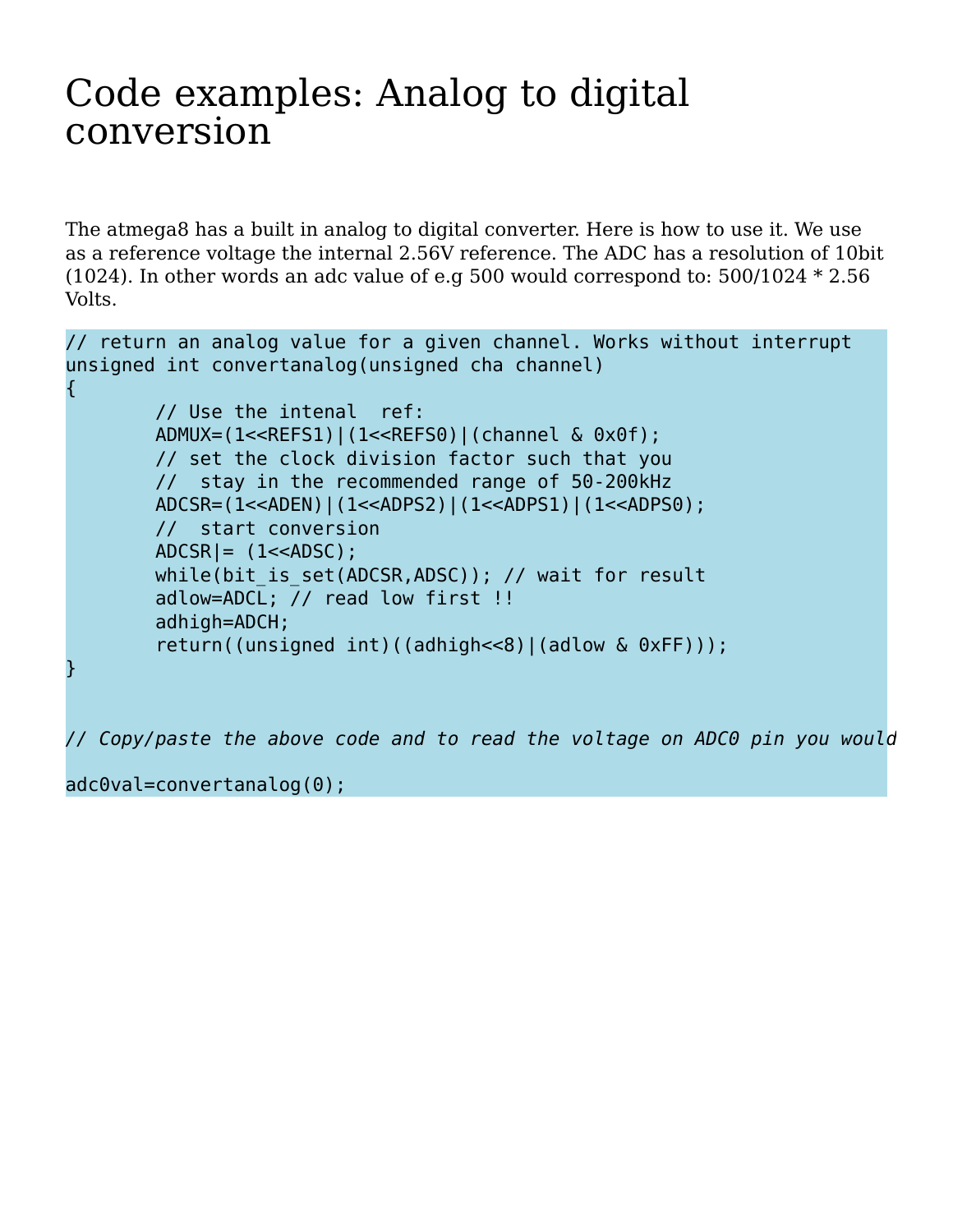# Code examples: Timers

Microcontrollers have built in timers and counters. In the first example with the blinking LED we used just the delay ms function for the timing. That is OK if you don't do much other things but for more complex things you need something like an interrupt that gets executed periodically. To measure rotations per minute (RPM) you would use a counter. In defined time intervals you would read the counter and copy its value to a variable. That variable would then contain the rotations per minute.

It is important to note that you must keep the code executed inside the interrupt short. E.g copy a variable or switch on/off something. You can however not use an interrupt to update a display. Display updates or web-page updates would be done from the main while(1) loop.

Here is an example the does causes an LED to blink but it uses a timer. You can download the complete code at the end as avrledtest\_timer.

The corresponding datasheet chapter is "8-bit Timer/Counter2".

```
static volatile uint8 t cnt2step=0;
// this function gets now called in 20Hz intervals
ISR(TIMER2_COMP_vect){
          cnt2step++;
         if (\text{cnt2step}>=10)\ if (PORTC&(1<<PORTC5)){
                             LEDON;
                   }else{
                             LEDOFF;
denotes the control of the second property of the second property of the second property \} cnt2step=0;
          }
}
/* setup timer T2 as an interrupt generating time base.
* You must call once sei() in the main program */void init_cnt2(void)
{
          cnt2step=0;
          TIMSK=(1<<OCIE2); // compare match on OCR2
          TCNT2=0; // init counter
          OCR2=195; // value to compare against 3906Hz/195=20Hz
          // do not change any output pin, clear at compare match with OCR2:
          TCCR2=(1<<WGM21);
```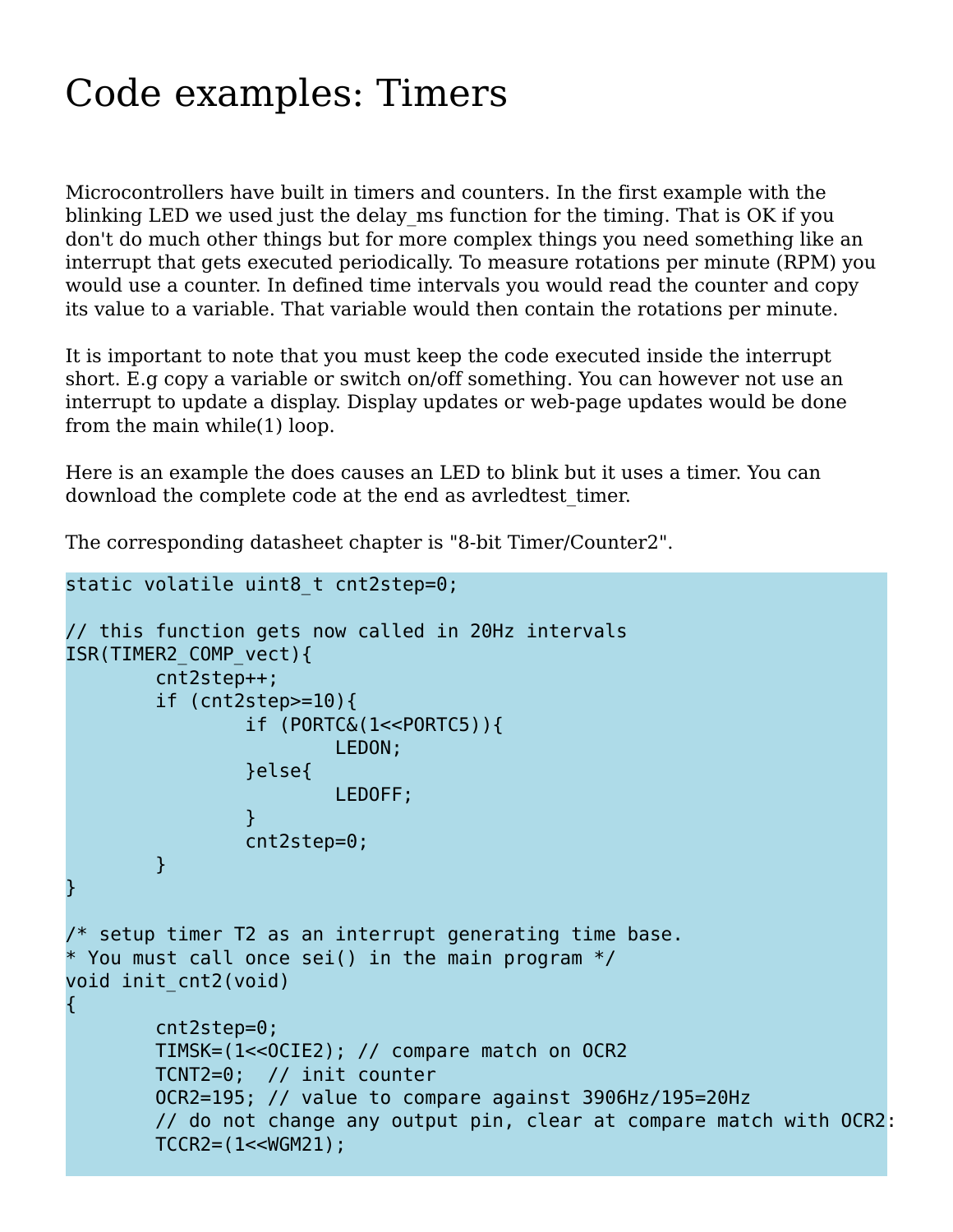```
 // divide clock by 256: 1MHz/256=3906.25Hz
         // clock divider, start counter (or with WGM21 setting):
         TCCR2|=(1<<CS02)|(1<<CS01)|(0<<CS00);
}
int main(void)
{
         LED_INIT;
         LEDOFF;
         init_cnt2();
         sei();
         // nothing to do in the main loop:
         while (1) {
         }
         return(0);
}
```
With the function init cnt2 we configure the timer. After that the microcontroller will automatically execute the function ISR(TIMER2\_COMP\_vect) in 20Hz intervals. Using a variable that counts up we can reduce the blinking frequency such that we get a nice blinking LED which goes on and off in 1sec intervals.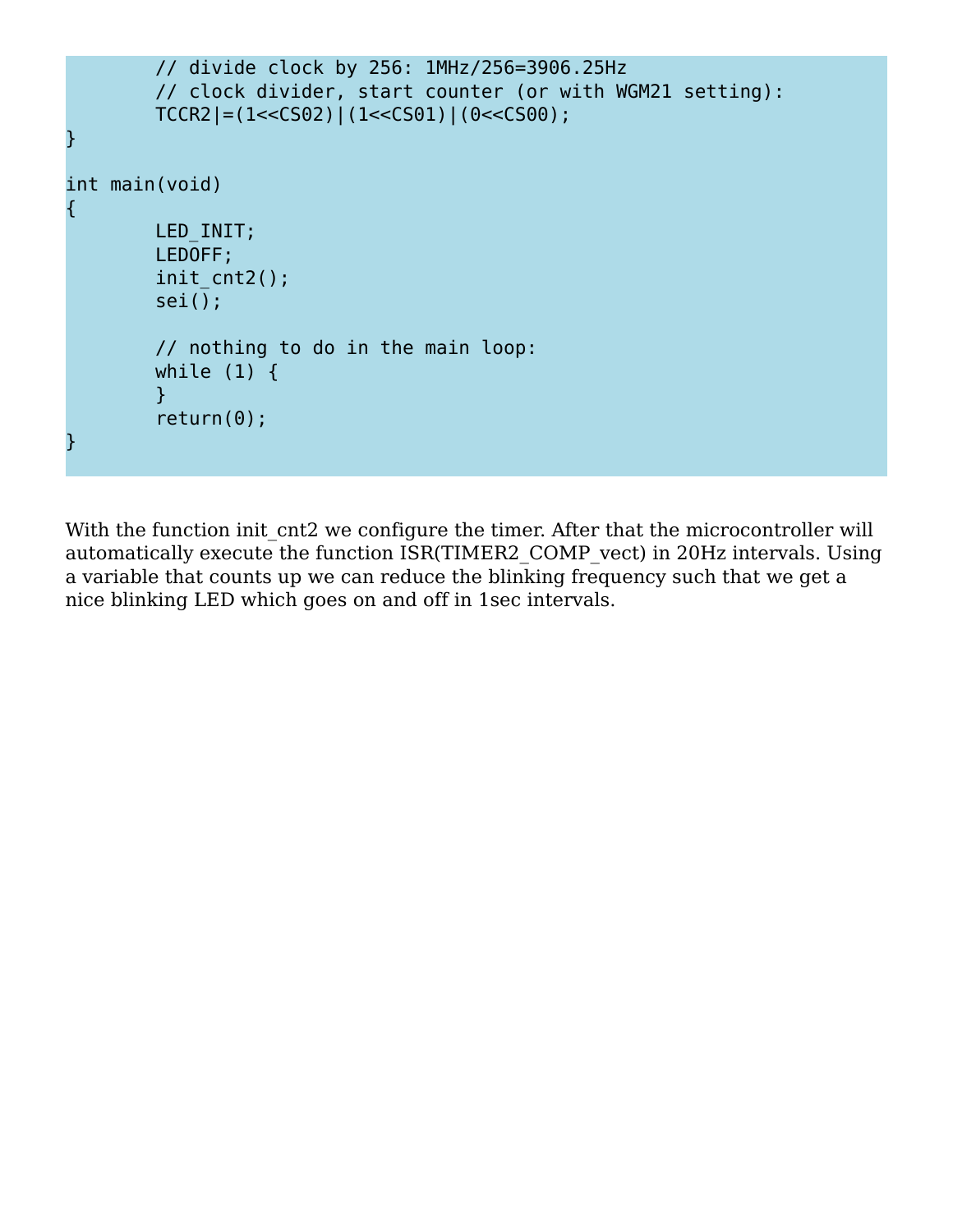# Code examples: LCD displays

Good user interface to microcontrollers are small character LCD displays. Using a small library we can easily print text or numbers. The full code can be downloaded at the end as avrlcdtest. The zip archive contains also a schematic drawing that shows how to connect the LCD to the microcontroller.

```
#include "lcd.h"
int main(void)
{
         // initialize display:
        lcd_init(LCD_DISP_ON);
        // go to position 6 in the second line (1):
        lcd gotoxy(6,1);
         // write some text:
        lcd puts("=OK=");
}
```
The library has more functions e.g for clearing the display or writing individual characters instead of strings.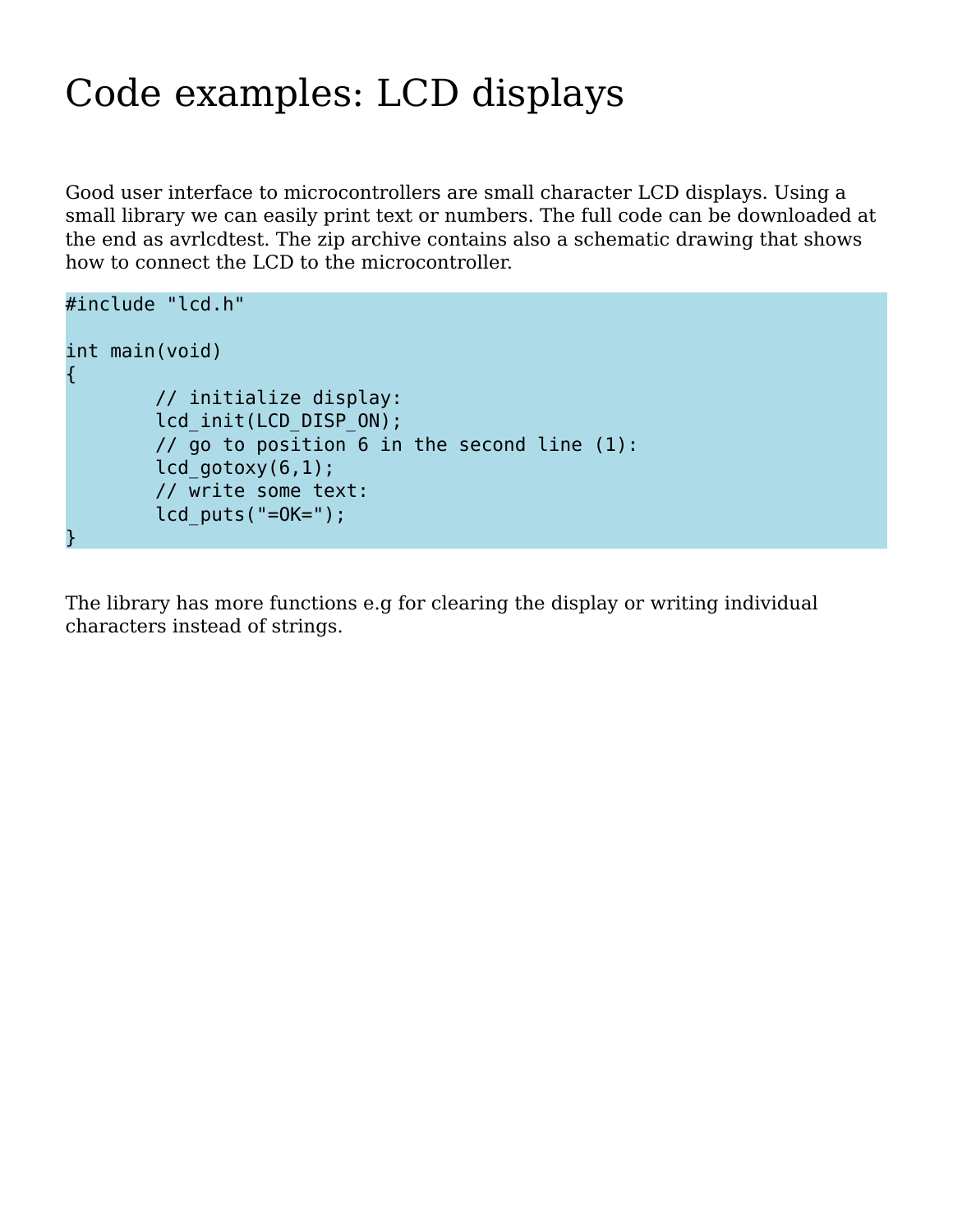## Conclusion

This is just to get you started. Tuxgraphics has the source code available for all projects. You can take it and modify it to learn or expand it to implement your own ideas.

Those little chips are very interesting and it is a lot of fun.